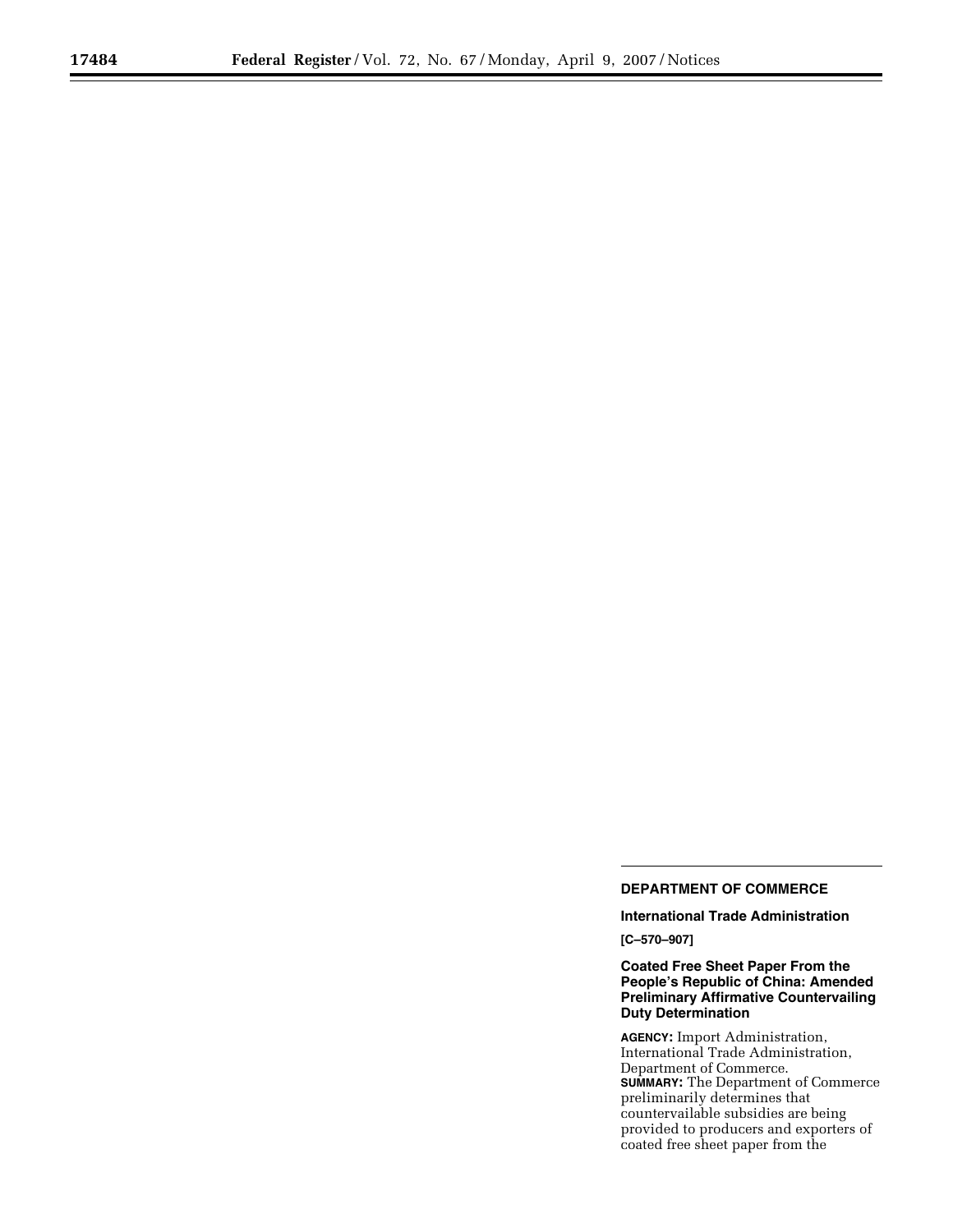People's Republic of China. For information on the estimated subsidy rates, see the ''Suspension of Liquidation'' section of this notice. The version released on Friday, March 30, 2007, contained a ''Benchmarks'' section that was intended to be deleted from the final version because it was duplicative, so this amended preliminary determination corrects that error. This error was discovered prior to publication in the **Federal Register**, consequently, this amendment is being published in its place.

# **EFFECTIVE DATE:** April 9, 2007.

**FOR FURTHER INFORMATION CONTACT:**  David Layton or David Neubacher, AD/ CVD Operations, Office 1, Import Administration, International Trade Administration, U.S. Department of Commerce, 14th Street and Constitution Avenue, NW., Washington, DC 20230; telephone: (202) 482–0371 or (202) 482– 5823, respectively.

# **SUPPLEMENTARY INFORMATION:**

#### **Case History**

The following events have occurred since the publication of the Department of Commerce's (the Department) notice of initiation in the **Federal Register**. *See Notice of Initiation of Countervailing Duty Investigations: Coated Free Sheet Paper From the People's Republic of China, Indonesia and the Republic of Korea*, 71 FR 68546 (November 27, 2006) (*Initiation Notice*).

On December 1, 2006, the Department selected the two largest Chinese producers/exporters of coated free sheet paper, Gold East Paper (Jiangsu) Co., Ltd. (Gold East) and Shandong Chenming Paper Holdings Ltd. (Chenming) as mandatory respondents. *See* Memorandum to Stephen J. Claeys, Deputy Assistant Secretary for Import Administration, ''Respondent Selection'' (December 1, 2006). This memorandum is on file in the Department's Central Records Unit in Room B–099 of the main Department building (CRU). On December 4, 2006, we issued the countervailing duty (CVD) questionnaire to the Government of the People's Republic of China (GOC), Gold East and Chenming.

On December 29, 2006, the International Trade Commission (ITC) issued its affirmative preliminary determination that there is a reasonable indication that an industry in the United States is materially injured by reason of allegedly subsidized imports of coated free sheet paper (CFS) from China, Indonesia, and Korea. *See Coated Free Sheet Paper China, Indonesia, and Korea*, Investigation Nos. 701–TA–444– 446 (Preliminary) and 731–TA–1107–

1109 (Preliminary), 71 FR 78464 (December 29, 2006).

Also on December 29, 2006, we published a postponement of the preliminary determination of this investigation until March 30, 2007. *See Coated Free Sheet Paper From Indonesia, the People's Republic of China, and the Republic of Korea: Notice of Postponement of Preliminary Determinations in the Countervailing Duty Investigations*, 71 FR 78403 (December 29, 2006).

We received responses from the GOC on December 11, 2006 and January 31, 2007, Gold East on January 31, 2007, and Chenming on February 2, 2007. On February 9, 2007, the petitioner, New Page Corporation, and the United Steel, Paper and Forestry, Rubber, Manufacturing, Energy, Allied Industrial and Service Workers International Union, AFL–CIO–CLC (USW), a domestic interested party, submitted comments regarding these questionnaire responses. We issued supplemental questionnaires to Gold East and Chenming on February 15, 2007, and to the GOC on February 21, 2007. We received responses to these supplemental questionnaires from the GOC on March 15, 2007, Chenming on March 12, 2007, and Gold East on March 9 and 13, 2007. We issued a second supplemental questionnaire to the GOC, Gold East and Chenming on February 22, 2007, and received responses to these questionnaires from Chenming on March 12, 2007, and the GOC and Gold East on March 15, 2007.

On February 20, 2007, the USW submitted two new subsidy allegations. These allegations were timely as they were filed 40 days prior to the scheduled date of the preliminary determination, in accordance with 19 CFR  $351.301(d)(4)(i)(A)$ . We decided to include both of these newly alleged programs in our investigation. *See*  Memorandum to Susan Kuhbach, Office Director, ''New Subsidy Allegation'' (March 5, 2007). On March 7, 2007, we issued a questionnaire to each of the respondents with respect to the new programs. We received responses to these questionnaires from Gold East on March 15, 2007, and from the GOC and Chenming on March 19, 2007.

On March 8, 2007, the petitioner submitted comments for consideration in the preliminary determination. The USW filed comments on March 14, 2007. We also received comments from Gold East on March 20, 2007, and March 22, 2007.

On March 26, 2007, petitioner requested that the final determination of this countervailing duty investigation be aligned with the final determinations in

the companion antidumping duty investigations in accordance with section 705(a)(1) of the Act. We will address this request in a separate **Federal Register** notice.

### **Period of Investigation**

The period for which we are measuring subsidies, or the period of investigation (POI), is calendar year 2005.

### **Scope of the Investigation**

The merchandise covered by this investigation includes coated free sheet paper and paperboard of a kind used for writing, printing or other graphic purposes. Coated free sheet paper is produced from not more than 10 percent by weight mechanical or combined chemical/mechanical fibers. Coated free sheet paper is coated with kaolin (China clay) or other inorganic substances, with or without a binder, and with no other coating. Coated free sheet paper may be surface-colored, surface-decorated, printed (except as described below), embossed, or perforated. The subject merchandise includes single- and double-side-coated free sheet paper; coated free sheet paper in both sheet or roll form; and is inclusive of all weights, brightness levels, and finishes. The terms ''wood free'' or ''art'' paper may also be used to describe the imported product.

Excluded from the scope are: (1) Coated free sheet paper that is imported printed with final content printed text or graphics; (2) base paper to be sensitized for use in photography; and (3) paper containing by weight 25 percent or more cotton fiber.

Coated free sheet paper is classifiable under subheadings 4810.13.1900, 4810.13.2010, 4810.13.2090, 4810.13.5000, 4810.13.7040, 4810.14.1900, 4810.14.2010, 4810.14.2090, 4810.14.5000, 4810.14.7040, 4810.19.1900, 4810.19.2010, and 4810.19.2090 of the Harmonized Tariff Schedule of the United States (HTSUS). While HTSUS subheadings are provided for convenience and customs purposes, our written description of the scope of these investigations is dispositive.

### **Scope Comments**

In accordance with the preamble to the Department's regulations, in our *Initiation Notice* we set aside a period of time for parties to raise issues regarding product coverage, and encouraged all parties to submit comments within 20 calendar days of publication of the *Initiation Notice. See Antidumping Duties; Countervailing Duties*, 62 FR 27296, 27323, (May 19,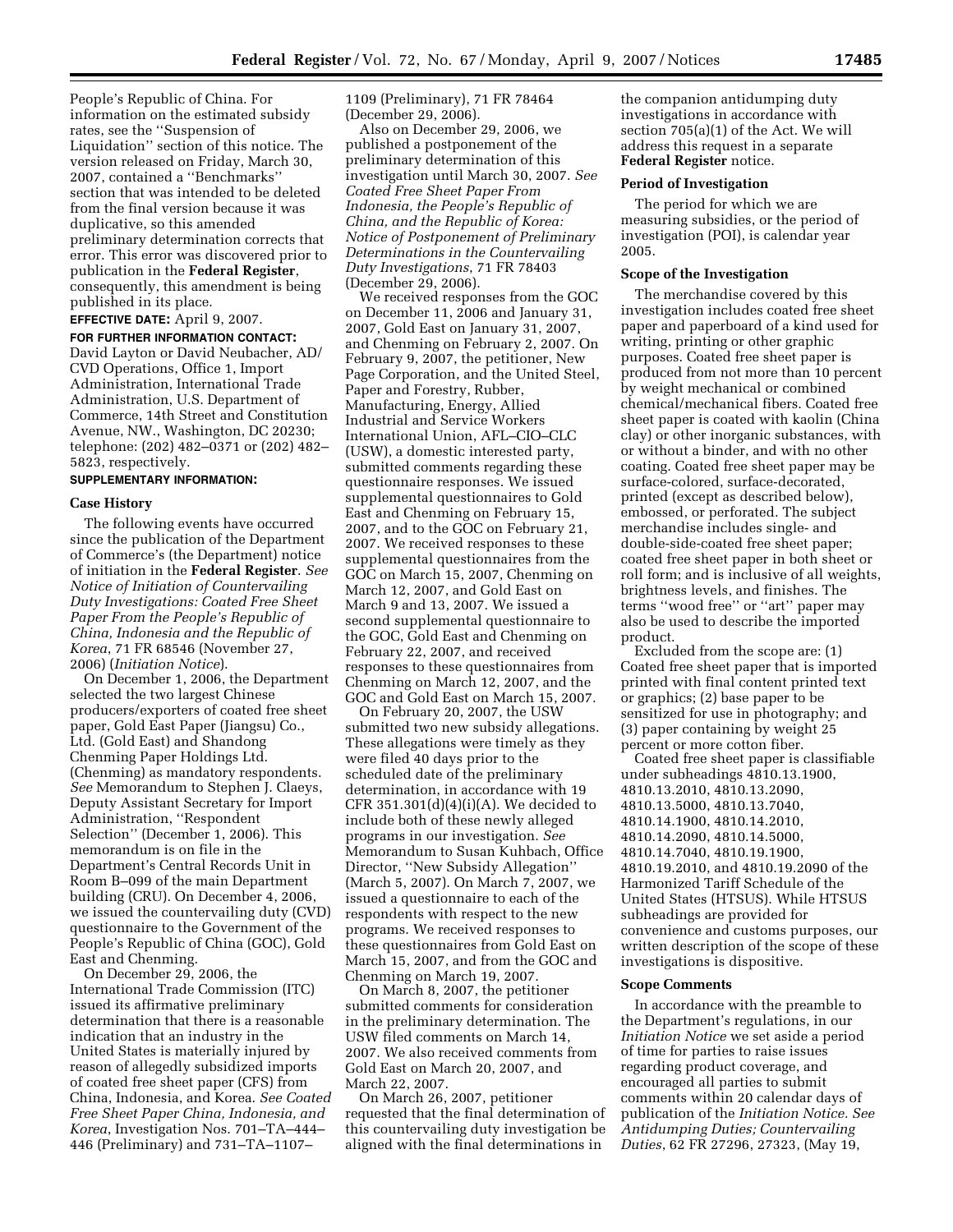1997) (*Preamble*) and *Initiation Notice*, 71 FR at 68546.

On December 18, 2006, respondents in the antidumping duty investigation of CFS from Indonesia submitted timely scope comments. On January 12, 2007, the Department requested that the respondents file these comments on the administrative record of the *CFS Investigations. See* Memorandum from Alice Gibbons to The File (January 12, 2007). On January 12, 2007, the respondents re-filed these comments on the administrative record of the *CFS Investigations.* On January 19, 2007, the petitioner filed a response to these comments.

The respondents requested that the Department exclude from its investigations cast-coated free sheet paper. The Department analyzed this request, together with the comments from the petitioner, and determined that it is not appropriate to exclude castcoated free sheet paper from the scope of these investigations. *See*  Memorandum to Stephen J. Claeys, Deputy Assistant Secretary for Import Administration, ''Request to Exclude Cast-Coated Free Sheet Paper from the Antidumping Duty and Countervailing Duty Investigations on Coated Free Sheet Paper,'' (March 22, 2007) (memorandum is on file in the Department's CRU).

### **Application of the Countervailing Duty Law to Imports from the PRC**

On December 15, 2006, the Department requested public comment on the applicability of the countervailing duty law to imports from the People's Republic of China (PRC). *See Application of the Countervailing Duty Law to Imports from the People's Republic of China: Request for Comments*, 71 FR 75507 (December 15, 2006). The comments we received are on file in the Department's CRU, and can be accessed on the Web at *http:// ia.ita.doc.gov/ia-highlights-and-news.* 

Informed by those comments and based on our assessment of the differences between the PRC's economy today and the Soviet and Soviet-style economies that were the subject of *Georgetown Steel Corp*. v. *United States*, 801 F.2d 1308 (Fed. Cir. 1986), we preliminarily determine that the countervailing duty law can be applied to imports from the PRC. Our analysis is presented in a separate memorandum, Memorandum to David M. Spooner, Assistant Secretary for Import Administration, ''Countervailing Duty Investigation of Coated Free Sheet Paper from the People's Republic of China: Whether the analytical elements of the Georgetown Steel holding are applicable

to the PRC's present-day economy,'' (March 29, 2007) (''Georgetown Memo'') (memorandum is on file in the Department's CRU).

# **Subsidies Valuation Information**

### *Allocation Period*

The average useful life (''AUL'') period in this proceeding as described in 19 CFR 351.524(d)(2) is 13 years according to the U.S. Internal Revenue Service's 1977 Class Life Asset Depreciation Range System. No party in this proceeding has disputed this allocation period.

### *Attribution of Subsidies*

The Department's regulations at 19 CFR  $351.\overline{5}25(b)(6)(i)$  state that the Department will normally attribute a subsidy to the products produced by the corporation that received the subsidy. However, 19 CFR 351.525(b)(6) directs that the Department will attribute subsidies received by certain other companies to the combined sales of those companies if (1) cross-ownership exists between the companies, and (2) the cross-owned companies produce the subject merchandise, are a holding or parent company of the subject company, produce an input that is primarily dedicated to the production of the downstream product, or transfer a subsidy to a cross-owned company. The Court of International Trade (CIT) has upheld the Department's authority to attribute subsidies based on whether a company could use or direct the subsidy benefits of another company in essentially the same way it could use its own subsidy benefits. *See Fabrique de Fer de Charleroi* v. *United States*, 166 F. Supp. 2d. 593, 604 (CIT 2001).

According to 19 CFR 351.525(b)(6)(vi), cross-ownership exists between two or more corporations where one corporation can use or direct the individual assets of the other corporation(s) in essentially the same ways it can use its own assets. This section of the Department's regulations states that this standard will normally be met where there is a majority voting interest between two corporations or through common ownership of two (or more) corporations.

*Chenming:* Chenming reported that it is the only producer of CFS among the companies affiliated with Shandong Chenming Paper Holdings, Ltd. Chenming further reported that its pulp supplier did not receive subsidies from the GOC. Therefore, we are attributing the subsidies received by Chenming to its sales of CFS or total sales, as appropriate.

*Gold East:* Gold East has responded to the Department's original and supplemental questionnaires on behalf of itself, its parent company and Gold Huasheng Paper Co., Ltd. (GHS). Gold East reported that GHS produces CFS, but that GHS did not produce CFS that is subject to investigation during the POI.

Gold East has also acknowledged that it and GHS are affiliated with a domestic pulp supplier that provides inputs to both companies. Gold East asserts, however, that the pulp supplied by this company cannot be considered an ''input product'' within the meaning of 19 CFR 351.525(b)(6)(iv) because the pulp provided by this supplier is not suitable for use in the CFS paper that is exported to the United States. Instead, this pulp was used exclusively in the production of lower-end paper products that were sold in the PRC and would not meet the specifications of its U.S. customers. Furthermore, Gold East states that it and GHS strictly segregate the pulp provided by the domestic supplier and the pulp used in export sales. Gold East claims that its situation is analogous to that in *Cold-Rolled Steel Flat Products from Korea*,<sup>1</sup> where the Department did not find a subsidy because the input allegedly sold for less than adequate remuneration was not used to produce subject merchandise. Therefore, Gold East argues that the pulp provided by the domestic supplier is not an input product that is primarily dedicated to the production of the subject merchandise.

Based on information currently on the record, we preliminarily determine that because of common ownership, crossownership exists between Gold East, GHS, the parent company, the affiliated pulp supplier and other affiliated companies, in accordance with 19 CFR 351.525(b)(6)(vi).

We further preliminarily determine that Gold East and GHS are cross-owned producers of the subject merchandise, as addressed in 19 CFR 351.525(b)(6)(ii). Although Gold East has claimed that GHS did not produce subject merchandise during the POI, there is no evidence indicating that GHS could not produce subject merchandise. Therefore, the subsidies received by Gold East and GHS have preliminarily been attributed to the combined sales of the two companies. Although we have combined Gold East and GHS in this

<sup>1</sup>*See Notice of Preliminary Affirmative Countervailing Duty Determination and Alignment of Final Countervailing Duty Determination with Final Antidumping Duty Determination: Certain Cold-Rolled Carbon Steel Flat products From the Republic of Korea*, 67 FR 9685, 9683 (March 4, 2002) (*Cold-Rolled Steel Flat Products from Korea*).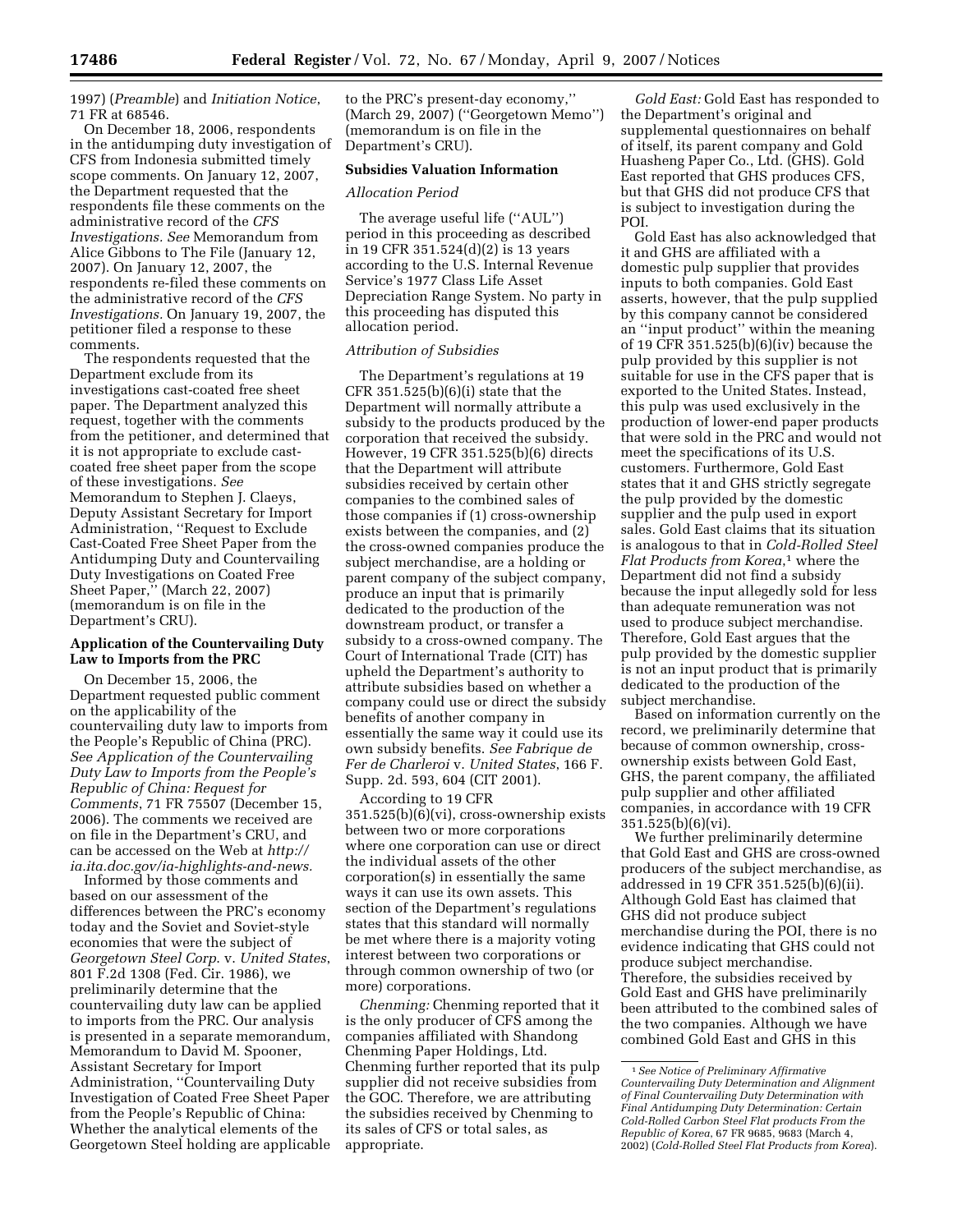manner, we have continued to refer the respondent as ''Gold East'' in this notice.

Additionally, we preliminarily determine that subsidies received by Gold East's parent company should be attributed to the consolidated sales of the parent company and its subsidiaries. *See* 19 CFR 351.525(b)(6)(iii).

Finally, we preliminarily determine that subsidies received by Gold East's cross-owned pulp supplier should be attributed to the combined sales of the input and the downstream products produced from those inputs. This is consistent with the Department's prior determination that pulp is ''primarily dedicated'' to the production of paper, as required by 19 CFR 351.525(b)(6)(iv). *See Final Affirmative Countervailing Duty Determination and Final Negative Determination of Critical Circumstances: Certain Lined Paper Products from Indonesia,* 71 FR 47174 (August 16, 2006), and accompanying Issues and Decision Memorandum at Comment 3. Moreover, absent a showing that the domestic pulp cannot be used to produce CFS sold to the United States, there is no basis to tie subsidies bestowed on these input products exclusively to sales in the domestic Chinese market.

Certain other of Gold East's affiliated companies are discussed in a separate, proprietary memorandum, Memorandum to Susan Kuhbach, ''Gold East: Cross-owned Companies'' (March 29, 2007) (memorandum is on file in Department's CRU).

### *Benchmarks*

*Summary:* The Department is investigating loans received by respondents from Chinese banks, including state-owned commercial banks (SOCBs), which are alleged to have been granted on a preferential, non-commercial basis. Section 771(5)(E)(ii) of the Act explains that the benefit for loans is the ''difference between the amount the recipient of the loan pays on the loan and the amount the recipient would pay on a comparable commercial loan that the recipient could actually obtain on the market.'' Normally, the Department uses comparable commercial loans reported by the company for benchmarking purposes. *See* 19 CFR 351.505(a)(2)(i). However, the Department does not treat loans from government banks as commercial if they were provided pursuant to a government program. See 19 CFR 351.505(a)(2)(ii). Because the loans provided to the respondents by SOCBs are under the ''Government Policy Lending Program,'' explained below, these loans are the very loans for

which we require a suitable benchmark. Additionally, if respondents received any loans from foreign banks, these would be unsuitable for use as benchmarks because, as explained in greater detail below, the GOC's intervention in the banking sector creates significant distortions, even restricting and influencing foreign banks within the PRC.

If the firm did not have any comparable commercial loans during the period, the Department's regulations provide that we ''may use a national interest rate for comparable commercial loans.'' *See* 19 CFR 351.505(a)(3)(ii). However, the Chinese national interest rates are not reliable as benchmarks for these loans because of the pervasiveness of the GOC's intervention in the banking sector. Loans provided by Chinese banks reflect significant government intervention and do not reflect the rates that would be found in a functioning market. The statute directs that the benefit is normally measured by comparison to a ''loan that the recipient could actually obtain on the market.'' Section 771(5)(E)(ii) of the Act. Thus, the benchmark should be a marketbased benchmark, yet, there is not a functioning market for loans within the PRC. Therefore, because of the special difficulties inherent in using a Chinese benchmark for loans, the Department is selecting a market-based benchmark that is a simple average of the national lending rates for countries with comparable gross national income (GNI), as explained below. The use of an external benchmark is consistent with the Department's practice. For example, in *Softwood Lumber*, the Department used U.S. timber prices to measure the benefit for government provided timber in Canada. *See Final Results of the Countervailing Duty Investigation of Certain Softwood Lumber Products from Canada,* 67 FR 15545 (April 2, 2002), and accompanying Issues and Decision Memorandum, at ''Provincial Stumpage Programs'' (''*Softwood Lumber*''). In the current proceeding, as described in detail, below, the GOC plays a predominant role in the banking sector resulting in significant distortions that render the lending rates in the PRC unsuitable as market benchmarks. Therefore, as in lumber, where domestic prices are not reliable, we have resorted to prices outside the PRC.

*Discussion:* In its analysis of the PRC as a non-market economy in the recent lined paper investigation, the Department found that the PRC's banking sector does not operate on a commercial basis and is subject to significant distortions, primarily arising out of the continued dominant role of

the government in the sector. *See* ''the People's Republic of China (PRC) Status as a Non-Market Economy,'' May 15, 2006 (''May 15 Memorandum''); and ''China's Status as a Non-Market Economy,'' August 30, 2006 (''August 30 Memorandum'') (collectively, the ''memoranda''). The PRC's stated goal for banking sector reforms since 1994 has been to develop banks that operate on a commercial basis. *See* May 15 Memorandum at 4; and August 30 Memorandum at 56–58. Despite ongoing efforts made by the GOC to move toward this goal, SOCBs in the PRC continue to be plagued by functional and operational problems that have necessitated repeated, large government capital injections and debt write-offs to stave off insolvency. In addition to a chronic problem of non-performing loans, the Department discussed in its memoranda the aspects of the PRC's banking sector that led International Monetary Fund (IMF) economists to conclude in 2006 that, despite a decade of reform, ''it is difficult to find solid empirical evidence of a strong shift to commercial orientation by the SOCBs.'' *See* August 30 Memorandum at 58, citing ''Progress in China's Banking Sector Reforms: Has Bank Behaviour Changed?,'' Washington, DC: International Monetary Fund Working Paper, at 4 (March 2006). For example, the Department found that funds continue to be allocated in a ''manner consistent with the general policy to maintain the state-owned industrial sector'' and loan pricing remains undifferentiated, despite liberalization of lending caps. *See* May 15 Memorandum at 5; and August 30 Memorandum at 58.

As one commentator notes, the PRC's banking sector has ''fallen short in its task of allocating credit to the most productive players in the economy,'' which is the hallmark of a banking system operating on a commercial basis. *See* August 30 Memorandum at 54, citing ''Putting China's Capital to Work: The Value of Financial System Reform,'' McKinsey & Company, at 25 (May 2006). The Department concluded that the PRC's banks are ''still in the process of developing the institutional underpinnings and human resources necessary to operate on a fully commercial basis.'' *See* August 30 Memorandum at 52.

In addition, ''the various levels of government in the PRC, collectively, have not withdrawn from the role of resource allocator in the financial sector, principally the banking sector.'' *See* May 15 Memorandum at 3. The GOC's continued ownership of virtually all of the banking sector assets is ''the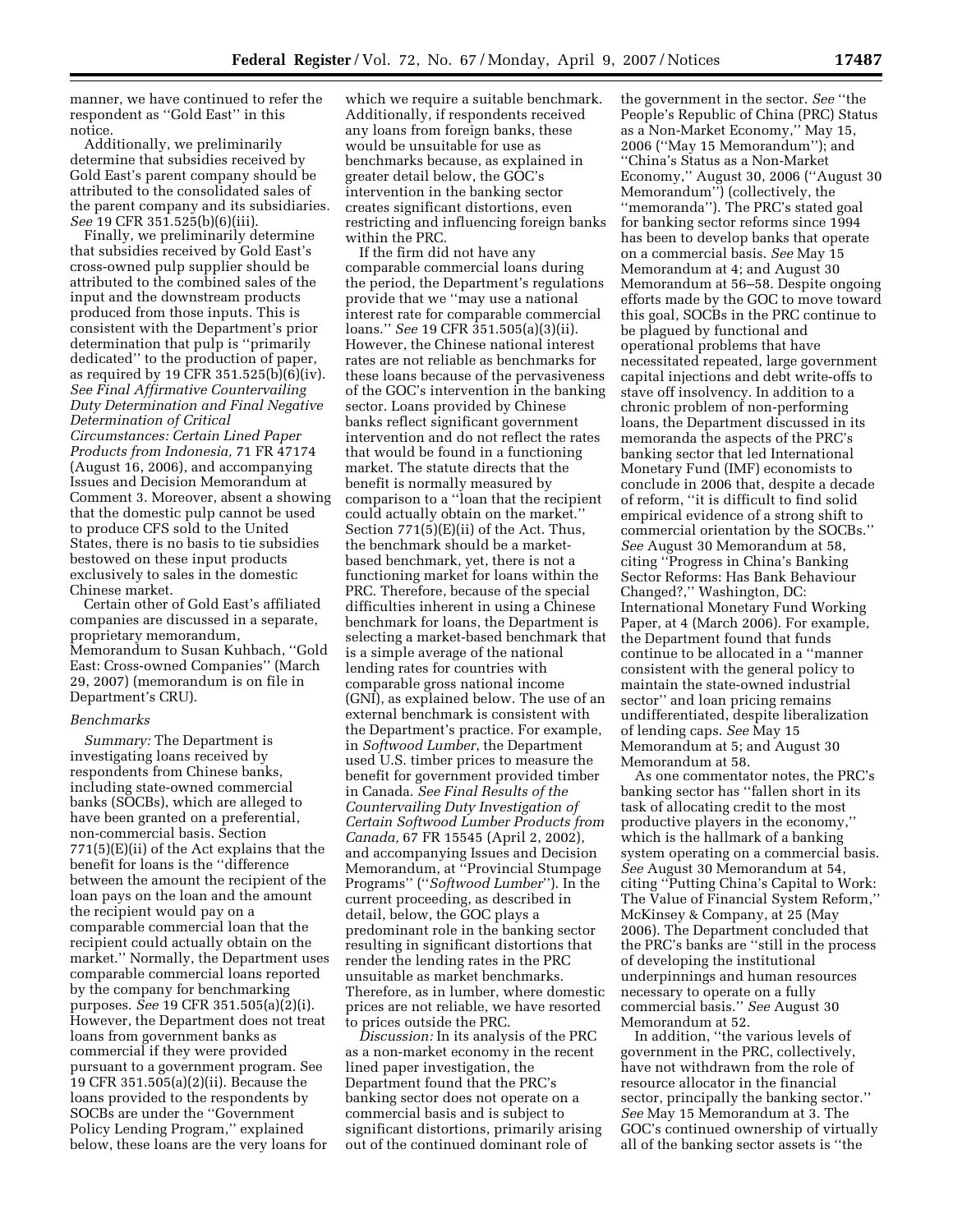fundamental gap in banking sector's reform'' inhibiting the sector from operating on a commercial basis. *Id.* at 3–4. In fact, the PRC has the highest level of state ownership of banks of any major economy in the world. The four largest SOCBs, the Bank of China (''BOC''), the China Construction Bank (''CCB''), the Agricultural Bank of China (''ABC'') and the Industrial and Commercial Bank of China (''ICBC''), (collectively, the ''Big Four''), represent over 50 percent of the formal sector's assets and deposits. Small state-owned institutions, such as rural credit cooperatives, which are characterized by extremely poor performance, account for 9–10 percent of banking assets. Foreign banks account for approximately 2 percent of total assets. Although limited ownership diversification has been introduced through minority foreign shareholdings in the BOC, CCB and the joint-stock commercial banks (with the latter category of banks accounting for 13 percent of the sector's assets), the GOC continues to control the vast majority of financial intermediation in the banking sector. A further portion of the PRC's banking sector is accounted for by smaller entities, such as city banks and credit cooperatives, which are likewise government-owned, albeit on a subcentral level. *See* August 30 Memorandum at 54–55, citing ''Economic Survey of China,'' Paris: Organization for Economic Cooperation and Development, at 139 (2005).

While foreign banks have recently been permitted to purchase minority stakes in a number of state-owned domestic Chinese banks, such investment does not signal a decisive shift towards putting the banks on a fully commercial footing. This is because foreign investment in PRC banks is tightly constrained, and the GOC has signaled its intentions to preserve its control over the banking sector indefinitely. *See* August 30 Memorandum at 61, citing ''Go Away, Crocodiles?,'' the Economist Intelligence Unit, Business China (March 27, 2006). Continued GOC control of the Chinese banking sector is possible because, while foreign banks have recently been allowed to purchase minority stakes in certain banks in the PRC, total foreign purchases of shares in existing SOBCs have been limited to 25 percent. *See*  August 30 Memo at 60, citing ''It's so Far, so Good for China's Banking Sector,'' the Economist Intelligence Unit, Business China (March 27, 2006). Similarly, some domestic banks in the PRC are now listed on foreign stock exchanges, but majority control remains

with the GOC. Foreign interests have acquired approximately 10 percent of the CCB, ICBC and BOC, and are afforded just one place on the board at each bank. *See* August 30 Memo at 61, citing ''What are the Prospects for Foreign Banks in China,'' the Economist Intelligence Unit, Viewswire, China Finance (March 15, 2006). These investments bring market expertise to the management and board of the stateowned banks, but the foreign-owned shares remain small, thereby limiting the degree of influence over bank operations. *See* August 30 Memo at 61, citing Overmyer, Michael, ''WTO: Year Five,'' the US-China Business Council, The China Business Review, at 2 (January—February 2006). Therefore, the constrained degree of foreign investment that the GOC has permitted in the domestic Chinese banking sector does not alter the Department's preliminary conclusion that the domestic PRC banking sector does not operate on a commercial basis.

Because the GOC still dominates the domestic Chinese banking sector and prevents banks from operating on a fully commercial basis, the Department preliminarily determines that the interest rates of the domestic Chinese banking sector do not provide a suitable basis for benchmarking the loans provided to respondents in this proceeding. Moreover, while foreignowned banks do operate in the PRC, they are subject to the same restrictions as the SOCBs, including a governmentimposed cap on deposit rates, which puts downward pressure on lending rates. In addition, foreign banks' share of assets and lending is negligible compared with the SOCBs. SOCBs issue most of the credit in the PRC and lend at rates close to the Central Bank's announced base lending rate. *See*  ''Economic Survey of China,'' Paris: Organization for Economic Cooperation and Development, at 153 (2005) (''Economic Survey of China''). Accordingly, foreign banks participating in this system are inevitably influenced by this broader environment in the rates at which they issue loans. Additionally, while foreign banks are slowly increasing their participation in the domestic PRC banking sector, the OECD has observed that foreign banks, in addition to providing only a tiny share of credit in the PRC, still operate mostly in niche markets, rather than compete directly with the state-owned commercial banks. *See* August 30 Memorandum at 60, citing ''Economic Survey of China,'' at 150–151. Therefore, foreign bank lending does not provide a suitable benchmark.

The Department's conclusion that the lending rates offered by foreign banks do not offer a suitable benchmark because of the market-distorting behavior of the GOC is consistent with the Department's determination in the countervailing duty investigation in *Softwood Lumber*. That case dealt with the provision of goods for less than adequate remuneration. The Department explained that, ''if there is no market benchmark price available in the country of provision, it is obviously impossible to determine adequacy of remuneration except by reference to sources outside the country.'' *See Softwood Lumber* at ''Provincial Stumpage Programs.'' Further, ''a valid benchmark must be independent of the government price being tested; otherwise the benchmark may reflect the very market distortion the comparison is intended to detect.'' *Id.* In that proceeding, the Department determined that the small private market for timber in Canada was not a suitable basis for comparison because of the dominant position of the government in the marketplace. *Id.* This is quite similar to the fact pattern in the current proceeding, where a small private (foreign) sector exists alongside a vastly larger state-owned sector where a considerable portion of lending is not conducted on terms and conditions consistent with commercial considerations. Just as the prices in the private market for timber were found to be distorted by the presence of a largely state-controlled sector, lending rates by foreign banks in the PRC would be affected by the non-commercial lending rates of the much larger and dominant state-owned banks.

On March 22, 2007, Gold East cited to the PRC's Accession Protocol and argued that before rejecting benchmarks within the PRC, the Department should ''adjust such prevailing terms and conditions before considering the use of terms and conditions prevailing outside China.'' However, it is not practical to adjust internal PRC lending rates for benchmarking the loans made by respondents. The distortions in the Chinese banking sector cannot be attributed to a single factor or set of factors that the Department could account for by adjusting an internal lending figure. Rather, this distorted sector is due to the PRC's history of government domination of the banking system and continuing ownership of the sector. Under these circumstances, for the purposes of this preliminary determination, it is necessary for the Department to disregard all internal benchmark data for loans.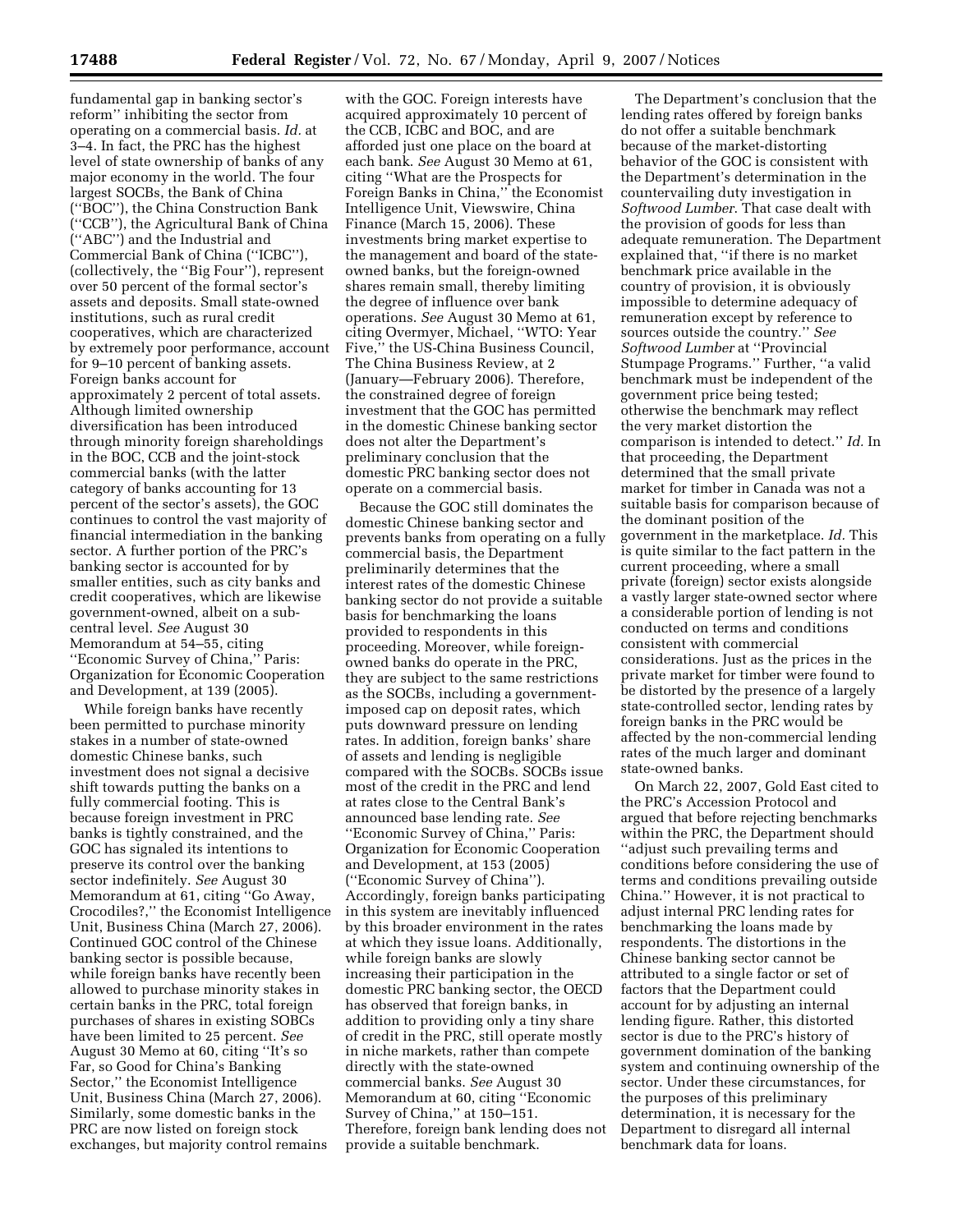We now turn to the issue of choosing an external benchmark. Selecting an appropriate external interest rate benchmark is particularly important in this case because, unlike prices for certain commodities and traded goods, lending rates vary significantly across the world. Nevertheless, there is a broad inverse relationship between income levels and lending rates. In other words, countries with lower per capita gross national income (GNI) tend to have higher interest rates than countries with higher per capita GNI, a fact demonstrated by the lending rates across countries reported in *International Financial Statistics.* There are several possible explanations for this phenomenon. High-income countries generally have stronger marketsupporting institutions, which reduce the risk and transaction costs associated with lending. High income countries may also be more stable, further reducing perceived risk, and have high levels of credit in the economy, which helps to achieve economies of scale. For these reasons, the Department has determined that it is appropriate to use income level as a criterion for choosing the external lending rate to use as a benchmark.

Nevertheless, relying on a single country's figure could introduce distortions in the benchmark calculation if, for example, the country's central bank temporarily tightened monetary policy to reduce inflationary pressures. Because such factors, and their effect on interest rates vary across countries, the Department has preliminarily determined that a cross-country average lending rate is the most appropriate benchmark rate in this proceeding. A lending rate averaged across countries with similar income levels to the PRC captures the broad relationship between income and interest rates, as well as the institutional and macroeconomic factors that affect interest rates. Moreover, a large number of the world's countries report comparable lending rates to *International Financial Statistics*, providing a suitable basis for calculating a cross-country average.

The Department has used the country classifications of the World Bank to determine which countries to include in the benchmark average. The World Bank divides the world's economies into four categories, based on per capita GNI: Low income, lower-middle income, uppermiddle income, and high income. The PRC, with its 2005 per capita GNI of \$1740, falls into the lower-middle income category, a group that includes 58 countries as of July 2006. The Department then calculated an average of the lending rates that these countries

reported to *International Financial Statistics* in 2005. This calculation excludes those economies that the Department considered to be nonmarket economies for antidumping purposes in 2005: the PRC, Armenia, Azerbaijan, Belarus, Georgia, Moldova, Turkmenistan, and Ukraine. The average necessarily also excludes any economy that did not report lending data to International Financial Statistics in 2005. The Department also excluded two aberrational countries, Angola, with a rate of 67.72 percent, and Brazil, with a rate of 55.38 percent. The Department then computed a simple average of 13.147 percent of the remaining 37 lending rates and used this average to determine whether a benefit existed for the loans received by Chenming and Gold East on their short-term loans in 2005. The resulting average provides an appropriate benchmark because the loan figures reported to *International Financial Statistics* represent base shortterm lending rates in each reporting country.

The lending rates reported in *International Financial Statistics*  represent short-term lending, and there is no publicly available long-term interest rate data. To identify and measure any benefit from long-term loans, the Department developed a ratio of short-term and long-term lending for 2005. The Department then applied this ratio to the benchmark short-term lending figure (using the methodology explained above) to impute a long-term lending rate. For example, for loans issued in 2000, the Department calculated an average of the 37 lowermiddle income countries' short-term lending rates in 2000. To convert the resulting short-term interest rate into a long-term rate, the Department calculated a ratio between short-term lending drawn from London Interbank Offered Rate (LIBOR) data and long-term interest rates from in the interest rate swap market. The ratio of the two figures provides an indication of the varying cost of money over different time periods. In this case, the Department computed a ratio of the average short-term LIBOR rate in 2005 and the prevailing interest rates on longterm (five-year) interest rate swaps reported by the Federal Reserve for the year in question. That is, if the longterm swap rate were 25 percent higher than the short-term LIBOR rate, the Department would inflate the average short-term lending rate by 25 percent to arrive at a long-term interest rate benchmark. This methodology is appropriate because the interest rate swap rates are based on short-term

LIBOR rates, and the ratio between them offers an estimate of the market consensus premium that borrowers would pay on a long-term loan over a short-term loan.

### **Creditworthiness**

The examination of creditworthiness is an attempt to determine if the company in question could obtain longterm financing from conventional commercial sources. *See* 19 CFR 351.505(a)(4). According to 19 CFR 351.505(a)(4)(i), the Department will generally consider a firm to be uncreditworthy if, based on information available at the time of the governmentprovided loan, the firm could not have obtained long-term loans from conventional commercial sources. In making this determination, according to 19 CFR 351.505(a)(4)(i)(A)–(D), the Department normally examines the following four types of information: (1) Receipt by the firm of comparable commercial long-term loans; (2) present and past indicators of the firm's financial health; (3) present and past indicators of the firm's ability to meet its costs and fixed financial obligations with its cash flow; and (4) evidence of the firm's future financial position. If a firm has taken out long-term loans from commercial sources, this will normally be dispositive of the firm's creditworthiness. However, if the firm is government-owned, the existence of commercial borrowings is not dispositive of the firm's creditworthiness. This is because, in the Department's view, in the case of a government-owned firm, a bank is likely to consider that the government will repay the loan in the event of a default. *See Countervailing Duties; Final Rule,*  63 FR 65348, 65367 (November 28, 1998). For government-owned firms, we will make our creditworthiness determination by examining this factor and the other factors listed in 19 CFR 351.505 (a)(4)(i).

*Chenming:* The Shouguang State-Owned Asset Administration owned 31.24 percent of Chenming during the POI. Therefore, for purposes of the creditworthiness determination, we are preliminarily treating Chenming as government-owned and are not considering the existence of commercial borrowing to be dispositive of the company's creditworthiness.

Chenming's consolidated financial statements show that the Group had negative working capital in 2003 through 2005, and its cash flow was negative in 2005. In addition, the current and quick ratios were less than 1 during the same time period and have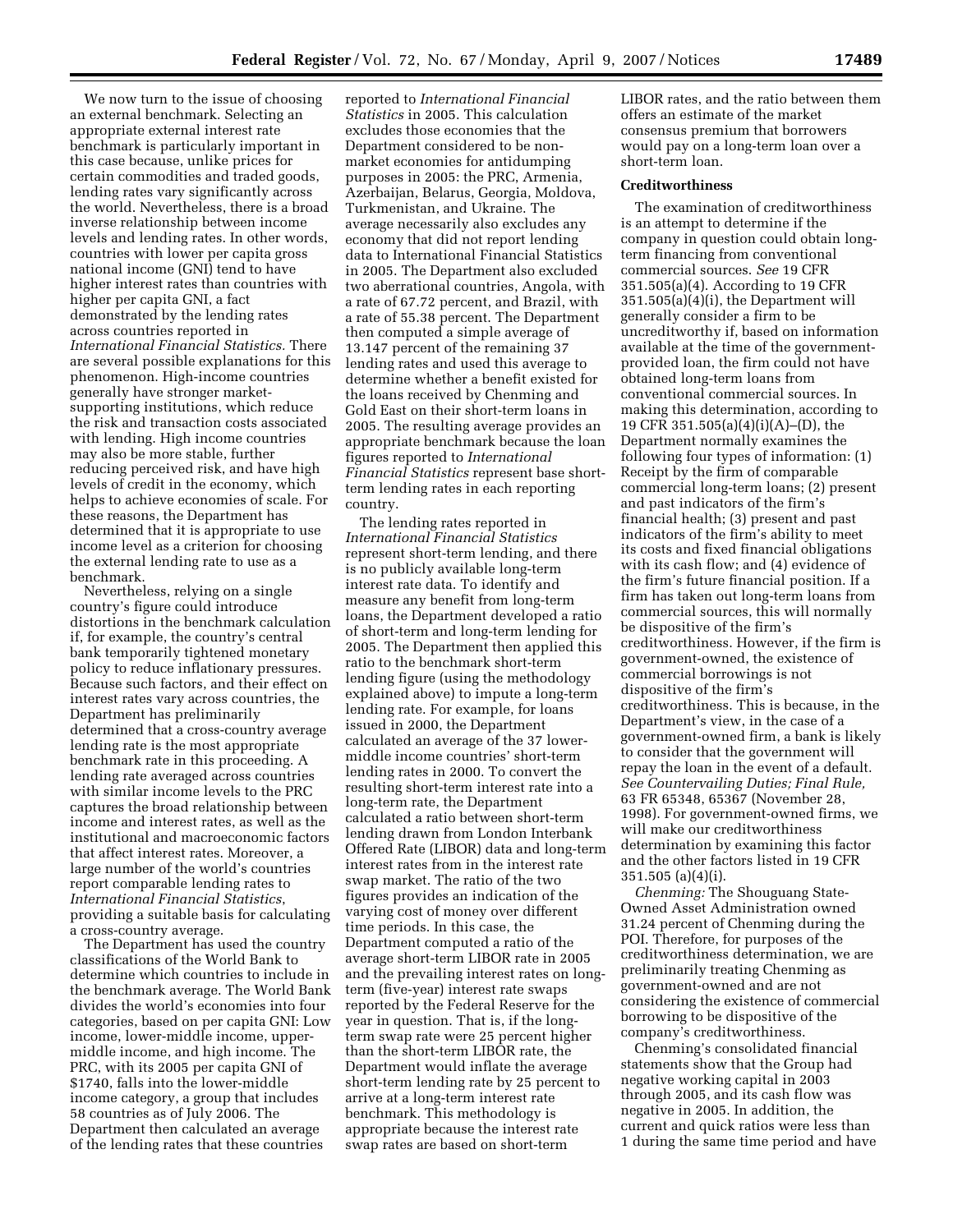consistently declined since 2001.2 Chenming's 2005 financial statements indicate that the Group has a large amount of short-term debt, and that working capital was applied in the expansion and construction of production facilities in the Group. Indeed, its annual reports show that the Group completed several large projects in 2004 and 2005 (fixed assets increased by 83% from the end of 2003 to the end of 2005), including new facilities. While the net profit margin, times interest earned, return on assets, and return on equity have decreased since 2003, they are comparable to or greater than the Group's 2001 ratios. The ''times interest earned'' ratio calculates the extent to which pre-tax income covers interest expense and creditors monitor it to gauge the risk of default. Cash flow to liabilities, which indicates bankruptcy risk, has been very variable since 2001. Debt-to-equity and debt-to-assets, two solvency ratios, have increased since 2001, and demonstrate that the Group has become more leveraged. Turnover, however, has increased by at least 20 percent each year since 2001. In addition, despite the negative working capital and negative net cash flow, the company continued to pay dividends in 2004 and 2005.

In Chenming's consolidated 2005 financial statements, the auditors explained that the Group is exposed to liquidity risk because a significant percentage of the Group's capital funding requirements are financed through short-term bank borrowing. The company acknowledged this risk and intended to convert a significant portion of such short-term debt to long-term debt in the near future. A December 2, 2005 article in *Euroweek*, indicated that Sumitomo Mitsui Banking Corporation (a foreign bank) was arranging an \$80 million three-year term-loan for Chenming. The article explains that the deal is the company's debut international loan, although the company was in the market in 2005 as a sponsor of an affiliated company project.3 The group also had a five-year convertible bond issue in September 2004.

We note that the financial statements, upon which the above ratios have been calculated, are for the consolidated Chenming Group. In its response,

Chenming submitted financial ratios based on the unconsolidated parent company, which is the responding company and, according to its response, the sole producer within the consolidated group of the merchandise under investigation. These ratios show that the parent company's current ratios for 2004 and 2005 are more than 1 and its quick ratios are nearly 1, which indicate that the parent company is in a more liquid position. In addition, the time interest earned ratios for these years are stronger for the parent than for the Group. While Chenming has not submitted the unconsolidated financial statements upon which these ratios are based, the Department has found publicly available financial statements for Chenming for the first half 2005, which show the financial information for the parent and the Group. These statements confirm that the current ratio for the parent company is greater than 1 and the quick ratio is substantially better for the parent than the Group. In addition, the parent had positive working capital, although its cash flow in the first half 2005 was negative.

We find the ratios for the Chenming Group provide varying indications of the firm's financial creditworthiness. While working capital is negative, working capital is only a rough indication of changes in liquidity and supplemental analysis with other ratios is required. Working capital in this case is negative due in large part to the large amount of short-term liabilities. The liabilities in this case were used to finance Group expansion, which should provide for future sales increases. While a company with excellent long-term prospects could fail to realize them if forced into bankruptcy because it could not pay its short-term liabilities, there is no indication that this is the case for the Chenming Group.

3*See* Chenming Creditworthy Memo. 4*See* Chenming Creditworthiness Memo. Indeed, Chenming acknowledges this risk and states its intention to mitigate it through the acquisition of long-term debt. The December 2005 article cited above demonstrates that the company was likely to be successful in carrying out this intention. Moreover, there is no information on the record that Chenming has defaulted on any of its debt or failed to meet any of its financial obligations. To the contrary, it has even continued to pay dividends. Also, the record shows that Chenming has continued to borrow from private parties, as evidenced by the 2004 convertible bond issue. We note that while we have performed this analysis for the Chenming Group, the unconsolidated financial situation for

the parent company, the respondent in this case, appears to be even better.4

In summary, while certain financial ratios indicate some degree of financial distress, there are several factors that weigh against finding Chenming uncreditworthy, such as: Continuing annual sales growth, its positive net income in 2005, and its ability to meet its interest expenses and issue convertible bonds. Therefore, we preliminarily determine Chenming to be creditworthy in 2004 and 2005.

*Gold East:* On March 8, 2007, the petitioner alleged that the APP companies, including Gold East, should be considered uncreditworthy beginning in 2001.

On March 20, 2007, Gold East objected to petitioner's allegation on the grounds that it was untimely filed. Specifically, Gold East argues that any new subsidy allegation, including an allegation of uncreditworthiness, is due no later than 40 days before the scheduled date of the preliminary determination, citing 19 CFR 351.301(d)(4)(i)(A).

We disagree with Gold East that uncreditworthiness allegations must be filed within the same timeframe established for new subsidy allegations in 19 CFR 351.301(d)(4)(i)(A). Uncreditworthiness in and of itself is not a countervailable subsidy. Instead, it is a valuation issue that is properly addressed in the course of an investigation as long as parties have ample time to submit information and argument on the point. In this case, adequate time exists. Therefore, we have analyzed petitioner's allegation.

According to 19 CFR 351.505(a)(6), the Department ''will not consider the uncreditworthiness of a firm absent a specific allegation by petitioner that is supported by information establishing a reasonable basis to believe or suspect that the firm is uncreditworthy.'' The petitioner has submitted financial ratios for the companies and has pointed to other evidence on the record. (Because this allegation is based almost exclusively on proprietary information, it is described in a separate memorandum, Memorandum to Susan Kuhbach, ''Uncreditworthiness Allegation for APP Companies'' (March 29, 2007) (''APP Creditworthiness Allegation Memo'') (memorandum is on file in the Department's CRU).

Based on our review of the allegation, we find that the petitioner has provided a reasonable basis to believe or suspect that the APP companies were uncreditworthy in 2001–2005. *See* APP Creditworthiness Allegation Memo.

<sup>2</sup>*See* Memorandum to File, ''Creditworthiness Determination for Chenming,'' (March 29, 2007) (''Chenming Creditworthy Memo'') (providing the calculation of the financial ratios for 2001 through 2005). It is the Department's standard practice to examine ratios for the years in which a creditworthiness determination is to be made and the three preceding years.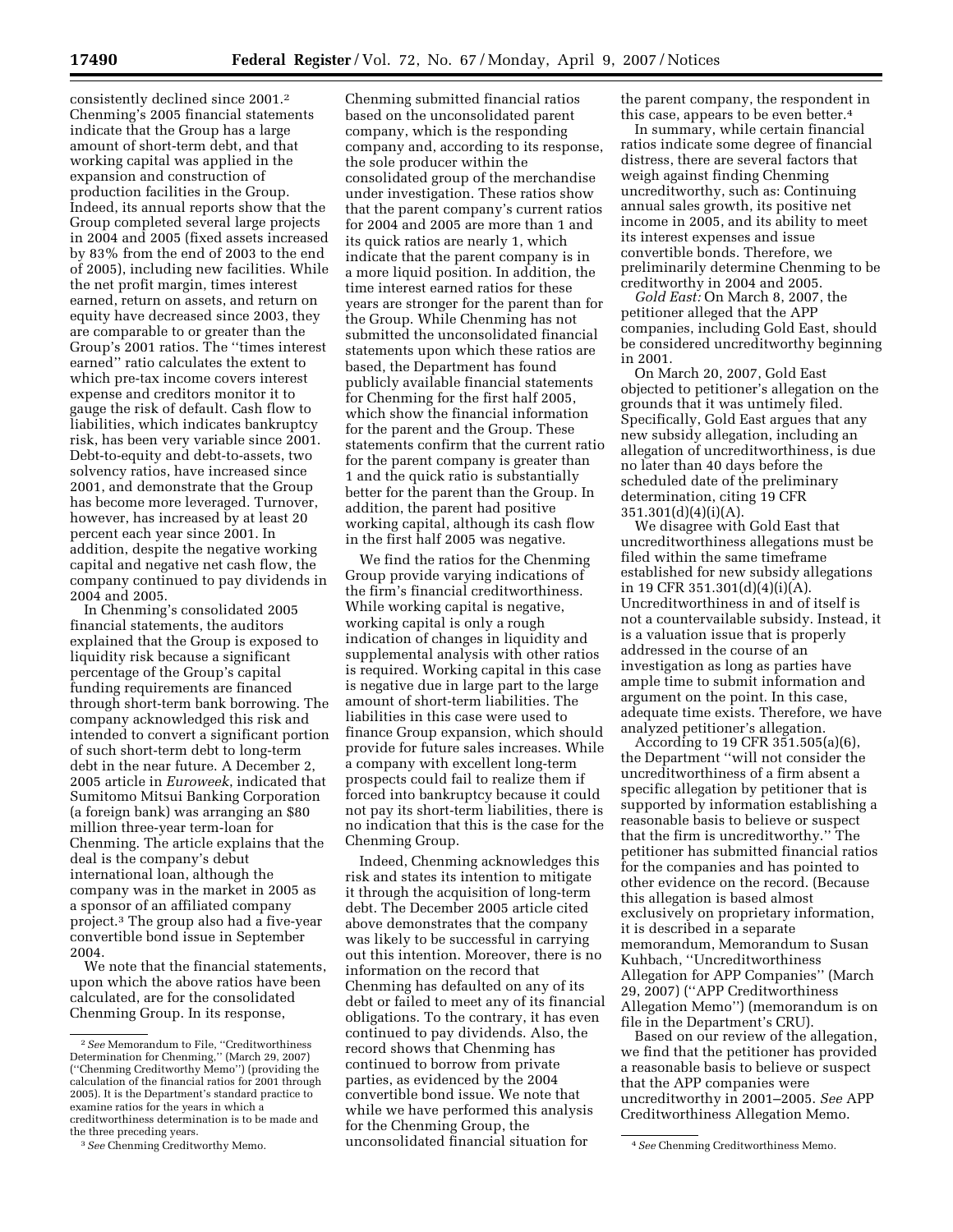Therefore, we intend to investigate the creditworthiness of the APP companies for those years between 2001 and 2005 in which the companies received subsidies under investigation in this case. We intend to make a preliminary finding on the companies' creditworthiness prior to our final determination and will provide the parties with an opportunity to comment on that finding.

### **Denominator**

In its March 20, 2007 filing, Gold East asks the Department to adjust its subsidy rate to reflect the fact that the company's exports to the United States are invoiced by an affiliate. Gold East claims that the Department previously made such an adjustment in *Ball Bearings and Parts Thereof from Thailand; Final Results of Countervailing Duty Administrative Review,* 57 FR 26646 (June 15, 1992) (*''Ball Bearings from Thailand''*).

Based upon our review of *Ball Bearings from Thailand* and the information submitted by Gold East in support of its claim, it appears that the pattern of transactions differ in the two situations, and it is not clear that the adjustment is appropriate for Gold East's situation. However, we intend to seek further information and analyze this claim further for our final determination.

### **Analysis of Programs**

Based upon our analysis of the petition and the responses to our questionnaires, we determine the following:

### **I. Programs Preliminarily Determined To Be Countervailable**

#### *A. Grant Programs*

The petitioner alleged that the GOC, including local and provincial authorities, provide grants to CFS producers and their cross-owned companies, pursuant to five-year plans for the pulp and paper industry.

The GOC has identified two grant programs that relate to this allegation: The State Key Technology Renovation Fund, and the Clean Production Technology Fund. The former is discussed below, and the latter is addressed under ''Programs Preliminarily Determined to be Not Used.''

The State Key Technology Renovation Project Fund

The State Key Technology Renovation Project Fund program (''Key Technology Program'') was created pursuant to state circular GUOJINGMAOTOUZI (1999) No. 886 (Circular No. 886), and operates

under the regulatory guidelines provided in Circular No. 886, including ''Measures for the Administration of National Debt Special Fund for National Key Technological Renovation Project'' (''Special Fund Measures''), GUOJINGMAOTOUZI (1999) No. 122, GUOJINGMAOTOUZI (1999) No. 1038 and state circular GUOJINGMAOTOUZI (2000) No. 822. The purpose of this program is to promote: (1) Technological renovation in key industries, key enterprises, and key products; (2) facilitation of technology upgrade; (3) improvement of product structure; (4) improvement of quality; (5) increase of supply; (6) expansion of domestic demand; and (7) continuous and healthy development of the state economy.

Under the Key Technology Program, companies can apply for funds to cover the cost of financing specific technological renovation projects. Under Article 9 of the Special Fund Measures, Key Technology Program grants are disbursed in the form of 'project investment facility'' grants covering two years' worth of interest payable on loans to fund the project, or up to three years for enterprises located in certain regions. Under Article 11 of the Special Fund Measures, Key Technology Program funds may also be disbursed as ''loan interest grants,'' which are calculated with reference to the amount of the project loans and prevailing interest rates during a period of one to two years.

Pursuant to Article 4 of Circular No. 886, the recipients of these funds will mainly be selected from large-sized state-owned enterprises and large-sized state holding enterprises among the 512 key enterprises, 120 pilot enterprise groups and the leading enterprises in industries. To be considered for funding, the enterprise files an application that is reviewed at various levels of government, with final approval given by the State Council. Once approved, the local finance bureaus appropriate the funds into the enterprise's account.

The GOC has reported that Chenming was among the 512 key enterprises or 120 pilot enterprise groups, and that Gold East was not included in these groups. Also, the GOC reported approving funding for Chenming under the Key Technology Program in 2000, and that the funds were disbursed in 2001.

The GOC has further reported that the Key Technology Program has not operated since 2003, although the implementing regulations remain in effect. This is due to institutional reform in the government—the implementing

agency, the State Economic and Trade Commission, was dissolved and the program was not taken over by another agency.

We preliminarily determine that the Key Technology Program provides countervailable subsidies to Chenming within the meaning of section 771(5) of the Act. We find that these grants are a direct transfer of funds within the meaning of section 771(5)(D)(i) of the Act, providing a benefit in the amount of the grant. *See* 19 CFR 351.504(a). We further preliminarily determine that the grants provided under this program are limited as a matter of law to certain enterprises, *i.e.*, large-sized state-owned enterprises and large-sized state holding enterprises among the 512 key enterprises, 120 pilot enterprise groups and the leading enterprises in industries, and, hence, are specific under section 771(5A)(D)(i) of the Act.

According to the GOC, the program is intended to provide one-time assistance and each project funded by the a grant requires a separate application and approval. Therefore, consistent with 19 CFR  $351.524(c)(1)$ , we are treating the grant received under this program as ''non-recurring.'' We do not have the information needed to perform the ''expensing'' test described in 19 CFR  $351.524(b)(2)$ , and for purposes of this preliminary determination have allocated the benefit over the AUL.

To calculate the countervailable subsidy, we used our standard grant methodology. Because the approved project was for CFS, we divided the benefits attributable to the POI by the total value of Chenming's sales of CFS during that period. On this basis, we preliminarily determine the countervailable subsidy to be 1.28 percent *ad valorem* for Chenming.

As noted above, the grants provided under this program are to cover interest owed on loans. Our regulations provide differing allocation methodologies for interest assumptions, depending on whether the recipient knew of the assumption before taking out the loan. *See* 19 CFR 351.508(c)(2). We intend to seek further information on this issue for our final determination.

### *B. Government Policy Lending Program*

Petitioner has alleged a GOC lending program to provide loans at a discount to the forestry and paper industry in accordance with the GOC's industrial policy, as set out, *inter alia*, in ''The PRC Civilian Economy and Social Development 10th Five-Year Plan Outline'' and ''The Tenth Five-Year and 2010 Special Plan for the Construction of National Forestry and Papermaking Integration Project.'' Petitioner further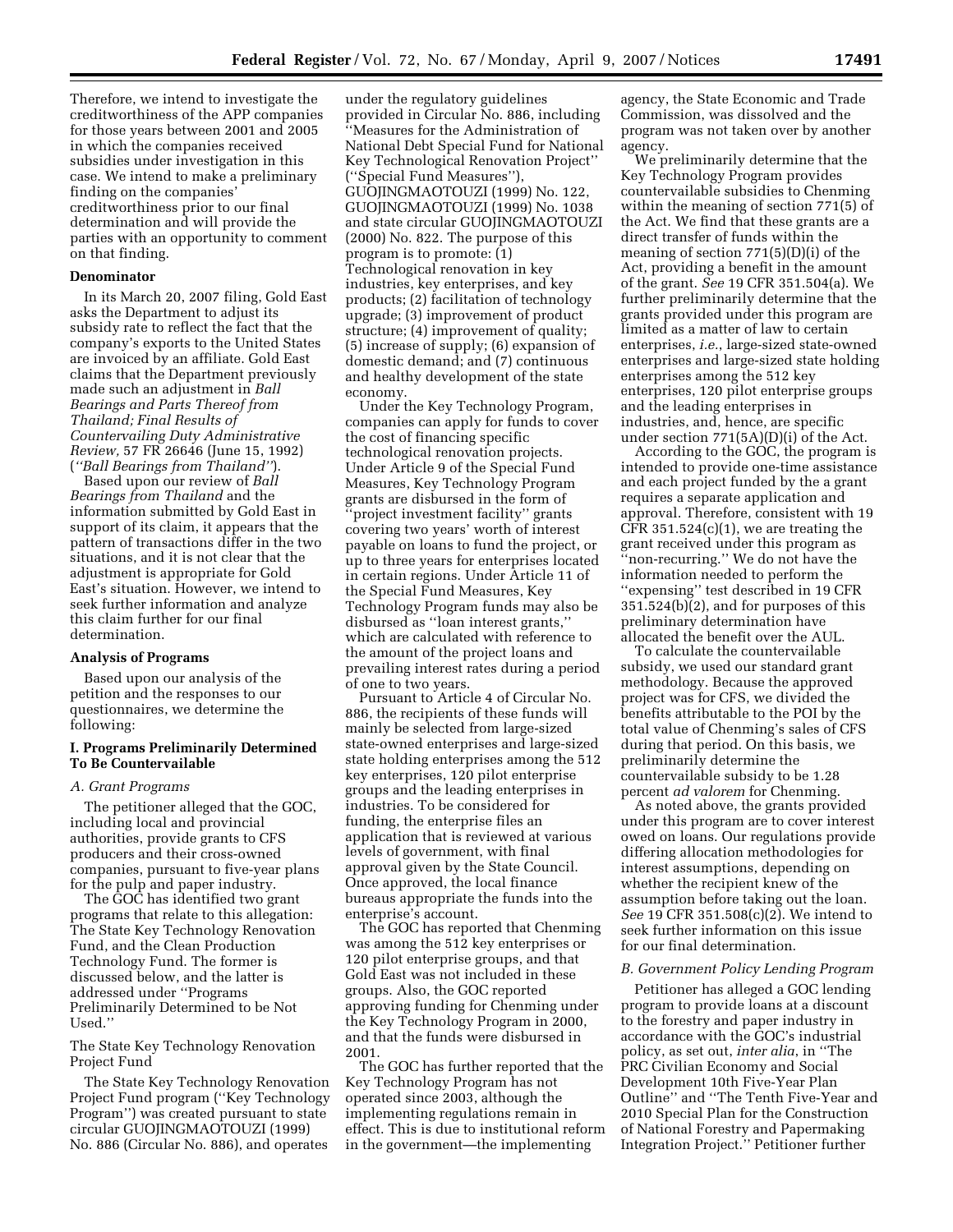alleges that discounted loans, interest subsidies, and debt forgiveness are provided through policy banks and state-owned banks providing policy loans.

Chenming and Gold East have stated that they did not receive any preferential policy loans. In its response, the GOC states that the Five-Year plans are a ''projection of the {state-council's} economic work in the forthcoming years'' and are ''not necessarily translated into any specific action.'' As such, the GOC asserts that it does not normally provide loans to industries; rather, banks provide loans and operate as independent commercial entities, typically basing their decision to provide a loan on commercial and risk assessment factors.

To determine whether the program alleged by petitioner confers countervailable subsidies on the producers and exporters of the subject merchandise, the Department must first ascertain whether the GOC has a program in place to support the development of the paper industry. Specifically, the Department must determine whether record evidence supports the conclusion that the GOC carries out industrial policies that encourage and support the growth of the paper sector through the provision of preferential loans.

Petitioner has claimed that the GOC has an explicit policy of supporting the paper industry with preferential loans. To support this assertion, petitioner cites to the ''The PRC Civilian Economy and Social Development 10th Five-Year Plan Outline'' (10th Five-Year Plan) and ''The Tenth Five-Year and 2010 Special Plan for the Construction of National Forestry and Papermaking Integration Project'' (10th Five-Year Plan for the Forestry and Paper Industry), among other administrative measures.

One of the goals of the 10th Five-Year Plan is to ''accelerate reform and renovation'' of certain industries, including the ''wood pulp, high quality paper and paperboard'' industry. Subsequent Five-Year Plans have reaffirmed this goal. Taking into consideration the broad goals set out in the 10th Five-Year Plan, in March 2001 the GOC released the 10th Five-Year Plan for the Forestry and Paper Industry. This plan was developed ''in order to ensure the smooth construction of our national forestry and papermaking integration project, to make comprehensive plans, to take actions according to local circumstances, to make decisions on scientific bases, and for the government to play the role of macroeconomic readjustment and control'' (emphasis

added). In addition, the government has established specific production capacity targets in this Plan, stating that " $\{w\}e$ plan to construct pulp producing capacity of 1.13 million ton'' and after 2010 ''we can build a pulp producing capacity of more than 2.15 million ton \* \* \* and a matching paper making capacity of about 2.3 million ton.'' Further, the GOC estimates that the amount of investment required during the period of the 10th and 11th Five-Year Plans will be RMB 244.3 billion, stating that, ''{t}herefore, investment has to be strengthened vigorously and financing channels are to be widened \* \* \*" As such, this Plan specifically contemplates policy measures that are necessary to achieve these goals,

including the provision of ''appropriate financial support to the construction of forestry and papermaking integration in its early phase by way of infusing capital in cash or loans with discount.''

In addition to the 10th Five-Year Plan and the 10th Five-Year Plan for the Forestry and Paper Industry, in August 2001, the State Economic and Trade Commission released the ''10th Five-Year Plan in the Paper Production Industry.'' The purpose of this Plan is to outline goals of the paper production industry over the next 5 years. A key policy recommendation addressed in the plan is increased access to financial resources, including: (1) Opening essential financing channels for adjustment and development of the industry; (2) encouraging the opening of multilateral investment and financing channels to increase technological restructuring and rapid growth; and (3) providing discounted loans with special terms for environmental conservation projects.

Beyond the various Five-Year Plans mentioned above, several additional administrative measures released by the GOC demonstrate a clear governmental policy or program of support to the forestry and paper industry. For example, in June 2000, The PRC's National Key Economy and Trade Committee released the National Key Technology Renovation ''Shuang Gao Yi You'' Project. The purpose of this measure was to outline key areas of economic structural adjustment needed by enterprises to increase technology renovation, technical and industrial advancement. One of the stated goals was to ''emphatically select key paper enterprises which produce high quality newspaper, high class culture paper product (LWC), high class packaging paperboard (carton paperboard), and enterprises that produce paper making machine and other supporting networks; eliminate backward equipment and

products which are not market suitable.''

On the basis of the record information cited above, we preliminarily determine that the GOC has a specific and detailed policy to encourage and support the development of the domestic forestry and paper industry. The GOC itself has stated that Five-Year Plans are a ''projection of the [state-council's] economic work in the forthcoming years.'' In order to implement the policies enumerated in the Five-Year Plan, the GOC's policy specifically calls for the provision of discounted loans and other financing in order to support the growth and development of this industry.

The GOC has further stated in its March 15 questionnaire response that ''the administrative system ensures that provincial and local policy goals and objectives are in conformity with the central policy goals and objectives.'' According to the 1979 Law of Local People's Congresses at Various Levels and Local People's Government at Various Levels of the PRC, as amended, local governments must follow the laws and regulations made by the central government. *See* Chinese Law and Legal Research, Wei Luo, at 31 (2005). Further,

the State Council guides the local administration in terms of policies and assigns tasks to local governments in terms of plans. In doing so, the central government confers on the local governments the necessary authorities to carry out the policies of the central government. The central government also evaluates the local governments' application of policies, laws and plans made by the central government. *See* id. (emphasis added.)

In other words, local governments must align their industrial policies with stated central government policies and carry out those polices to the extent that such measures affect their locality. As such, based on record statements, Five-Year Plans should be considered a central government policy or program that local governments adopt and implement through SOCBs.

Having determined that the record evidence establishes a government policy or program to support the forestry and paper industry, the Department next turns to whether these policies were carried out by the central and local governments through the provision of loans extended by GOC policy banks and SOCBs. Under the Department's practice, loans provided by government policy banks, such as the China Development Bank, are considered government loans and, thus, constitute direct financial contributions under the Act. *See*, *e.g.*, *Dynamic*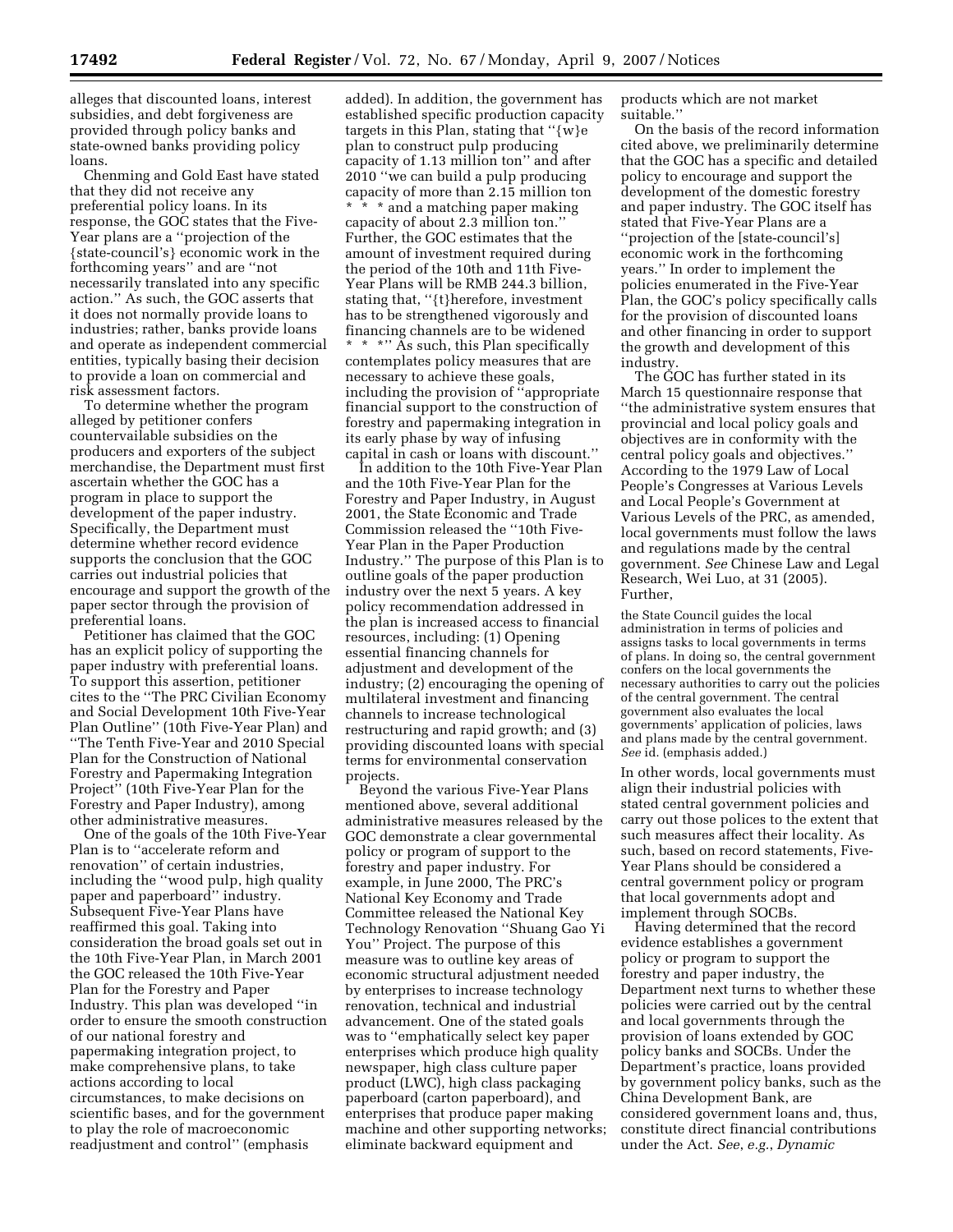*Random Access Memory Semiconductors from the Republic of Korea: Final Results of Countervailing Duty Administrative Review*, 72 FR 7015, February 14, 2007, and accompanying Issues and Decision Memorandum, at 6. Loans by SOCBs, however, are not necessarily treated as government loans because these banks often operate on a commercial basis in many countries. *See Preamble*, 63 FR at 65363. However, as discussed below, the PRC's banking system presents a significantly different fact pattern than those in market economy countries that the Department has previously encountered and that were contemplated in the *Preamble*. Information on the record indicates that the PRC's banking system suffers from a legacy of complete state control, the vestiges of which allow for continued government control, especially at the local level, resulting in the allocation of credit in accordance with government policies.

As discussed in the *Georgetown Memo* and the Department's memoranda from the investigation on *Certain Lined Paper Products from the PRC* regarding the PRC's status as a non-market economy, the PRC's banking system is more flexible than the Soviet-style banking sectors, where central banks directly allocated all credit in accordance with the wishes of the party and the central planners. The GOC abolished the mandatory credit plan in 1997, under which the People's Bank of China (PBOC) directly allocated credit to specific sectors, often supporting the operations of loss-making state-owned enterprises (SOEs). The credit plan was replaced with non-binding targets, which were to serve as guidance for credit allocation. See August 30 Memorandum, at 51. SOCBs were afforded legal autonomy from the state in most matters, which allowed them to lend, at least in theory, on terms and conditions consistent with commercial considerations. Current law, however, remains contradictory with regard to the SOCB's independence from the state. Under the 1995 Commercial Banking Law of the People's Republic of China, commercial banks are responsible for their own profits and losses, must protect the interests of their depositors, and are protected from government influence. However, Article 34 of the Commercial Bank Law paradoxically states that banks are required to adhere to the PRC's ''national industrial policies.'' *See* August 30 Memorandum, at 53.

Notwithstanding certain dictates that the SOCBs act independently of the government, as discussed in the

''Benchmark'' section of this notice, the near-complete state ownership over these banks enables the GOC to utilize SOCBs as policy instruments and, thus, to allocate credit in accordance with its policies, as enumerated in the Five-Year Plans. Specifically, the Department found that ''{w}hile the Big Four (along with smaller regional banks and cooperatives) now have greater autonomy than in the past, government interests at both the central and local levels still exercise a great deal of control over banking operations and lending decisions.'' *See* May 15 Memorandum, at 5. As noted by the IMF, ''{r}ooting out the legacy of government directed lending, and training banks to make lending decisions based on purely commercial considerations, with adequate regard to viability and riskiness of projects remains a major reform challenge.'' *See*  August 30 Memorandum, at 52, n. 248, citing Finance and Development, Next Steps for China, Washington, DC: International Monetary Fund, (September 2005).

State-direction of credit as well as protracted lending on a non-commercial basis has been evidenced by repeated cycles of the accumulation of a large number of non-performing loans and government bailouts of the banking sector. *See* ''Benchmark'' section above. For example, wholly- and partiallyowned SOEs continue to receive a disproportionate share of credit, in line with industrial policy objectives to maintain a central role for the stateowned sector of the economy. *See* May 15 Memorandum, at 5; and August 30 Memorandum, at 59.

Some of the misallocation of resources may be attributed to lack of experience or inertia. However, as discussed above in the ''Benchmarks'' section, the continued government intervention in bank operations, especially by local governments, acts as a significant impediment to true commercialization of the banks. Prior to reforms, local governments utilized SOCB branch offices as the main source of capital to fund policy-driven investment projects and support local SOEs, which in turn provided local employment and government revenue. Although SOCBs are no longer the sole instrument by which to allocate funds, local governments continue to guide and direct the allocation of credit through their local bank branches. *See*  August 30 Memorandum, at 60.

Third-party commentators have arrived at similar conclusions regarding the state's continued influence, especially at the local level, on SOCB operations. For example, a 2005

Organization for Economic Cooperation and Development (OECD) report found that,

The chief executives of the head offices of the SOCBs are government appointed and the party retains significant influence in their choice. Moreover, the traditionally close ties between government and bank officials at the local level have created a culture that has given local government officials substantial influence over bank lending decisions. *See*  August 30 Memorandum, at 60, n. 294 and 301, citing to Economic Survey of China, Paris: Organization for Economic Cooperation and Development, at 140–141  $(2005)$ .

A 2005 IMF Staff Report concurred, stating that, {t}he staff acknowledged the progress made in reducing government involvement in management and business operations of banks. However, more needs to be done, particularly with regard to local governments, to remove this serious impediment to fully commercializing banks.'' *See* the August 30 Memorandum at 60, citing People's Republic of China: 2005 Article IV Consultation—Staff Report; Staff Supplement; and Public Information Notice on the Executive Board Discussion, Washington, DC, International Monetary Fund, at November 2005), p. 19.

As the Department found in its May 15 Memorandum, ''the continued significant government involvement in the PRC's banking sector reflects an assumption that the state, not markets, should determine the growth sectors or individual companies that deserve access to credit.'' *See* May 15 Memorandum, at 8. On the basis of the evidence cited above, the Department determines for the purposes of this preliminary determination that the GOC continues to use its ownership of and influence over SOCBs to guide and direct the allocation of credit in accordance with its stated policy objectives, including those contained in the 10th Five-Year Plan for the Forestry and Paper Industry. In addition, evidence on the record also indicates that the above-mentioned Five-Year Plans are in fact implemented by paper companies. For example, Chenming's 2005 Annual Report states that, ''{a}ll of the projects the Company had launched were those which satisfying the national industrial policy and to be replacing the imported products and high in value adding.'' In addition, this report states that, ''the Company will keep studying and following with the national policies to grasp the trend of overall planning, to make sure the Company's development is complying with the national policy on the industry.'' As such, the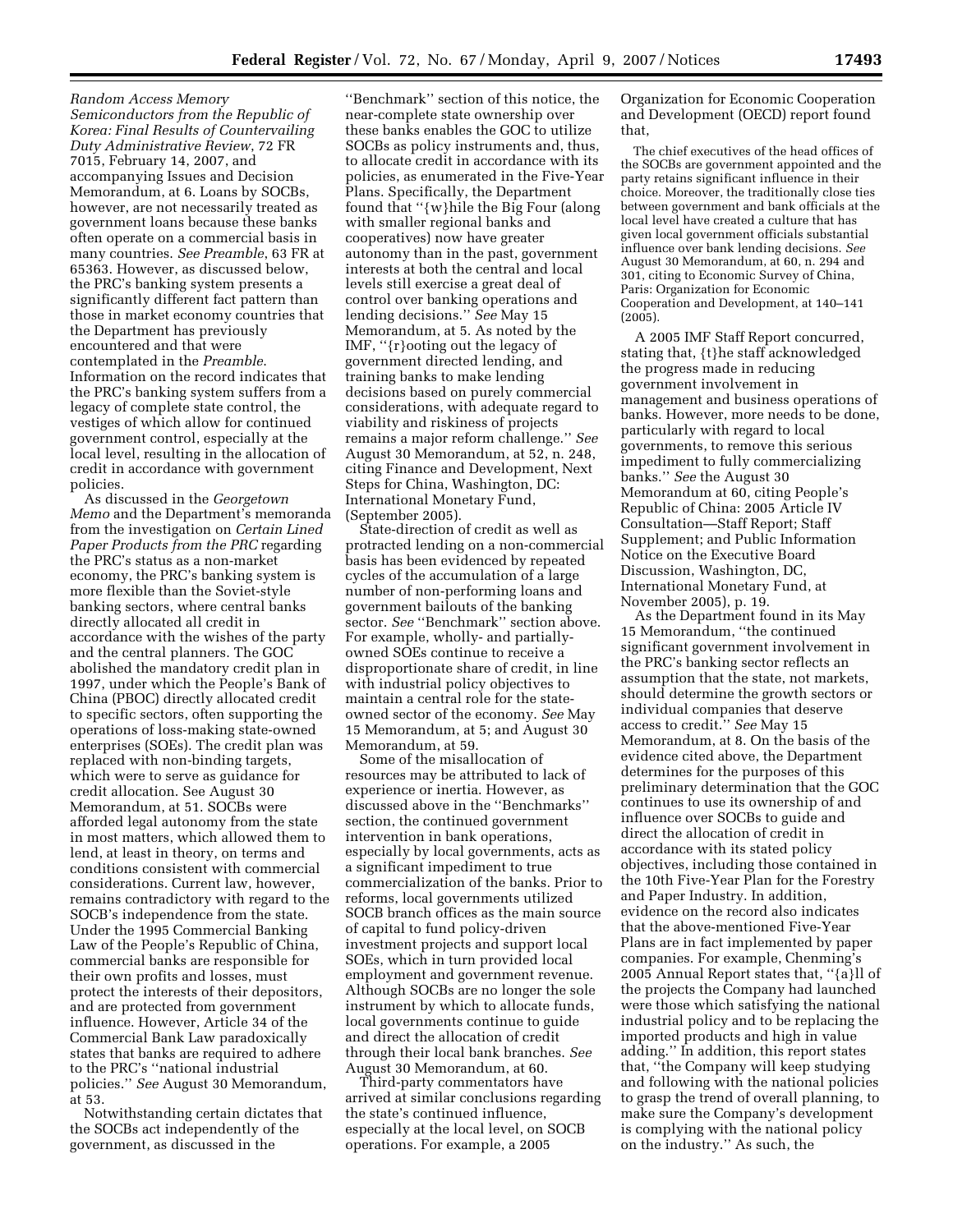Department preliminarily finds that the PRC's SOCBs should be considered extensions of the government and are the instruments by which the government implemented the preferential lending component of the program described above.

For the reasons stated above, the Department preliminarily determines that loans provided by Policy Banks and SOCBs in the PRC constitute government-provided loans pursuant to section 771(5)(D)(i) of the Act. We further preliminarily determine that this loan program is specific in law because the GOC has a policy in place to encourage and support the growth and development of the forestry and paper industry. *See* section 771(5A)(D)(i) of the Act. Finally, this program provides a benefit to the recipients, equal to the difference between what the recipient paid on the loan and the amount the recipient would have paid on a comparable commercial loan. *See*  section  $771(5)(E)(ii)$  of the Act.

Chenming, Gold East, and certain of Gold East's cross-owned companies had outstanding loans under this program during the POI.

To calculate the benefit, we used the interest rates described in the ''Benchmark'' section above and the methodology described in 19 CFR 351.505(c)(1) and (2). On this basis, we preliminarily determine that a countervailable benefit of 3.15 percent *ad valorem* exists for Chenming and a countervailable benefit of 14.02 percent *ad valorem* exists for Gold East for this program.

### *C. Income Tax Programs*

The ''Two Free, Three Half'' Program

The Foreign Invested Enterprise and Foreign Enterprise Income Tax Law (FIE Tax Law), enacted in 1991, established the tax guidelines and regulations for FIEs in the PRC. The intent of this law is to attract foreign businesses to the PRC.

According to Article 8 of the FIE Tax Law, FIEs that are ''productive'' and scheduled to operate not less than 10 years are exempt from income tax in their first two profitable years and pay half of their applicable tax rate for the following three years. FIEs are deemed ''productive'' if they qualify under Article 72 of the Detailed Implementation Rules of the Income Tax Law of the People's Republic of China of Foreign Investment Enterprises and Foreign Enterprises. This provision specifies a list of industries in which FIEs must operate in order to qualify for benefits under this program. The activities listed in the law are: (1)

Machine manufacturing and electronics industries; (2) energy resource industries (not including exploitation of oil and natural gas); (3) metallurgical, chemical and building material industries; (4) light industries, and textiles and packaging industries; (5) medical equipment and pharmaceutical industries; (6) agriculture, forestry, animal husbandry, fisheries and water conservation; (7) construction industries; (8) communications and transportation industries (not including passenger transport); (9) development of science and technology, geological survey and industrial information consultancy directly for services in respect of production and services in respect of repair and maintenance of production equipment and precision instruments; (10) other industries as specified by the tax authorities under the State Council. The GOC, in its response, has stated that if a FIE meets the above conditions, eligibility is automatic and the amount exempted appears on the enterprise's tax return.

Gold East reported that, during the POI, Gold East and certain of its crossowned companies filed tax statements for a ''free'' year under this program. Chenming reported that its eligibility for participation in this program ended in 2001 and that the company did not receive any benefits under this program during the POI.

We preliminarily determine that the exemption or reduction in the income tax paid by ''productive'' FIEs under this program confers a countervailable subsidy. The exemption/reduction is a financial contribution in the form of revenue forgone by the GOC and it provides a benefit to the recipients in the amount of the tax savings. *See*  section  $771(5)(D)(ii)$  of the Act and 19 CFR 351.509(a)(1). We further preliminarily determine that the exemption/reduction afforded by this program is limited as a matter of law to certain enterprises, ''productive'' FIEs, and, hence, is specific under section 771(5A)(D)(i) of the Act.

The GOC claims that FIEs are a separate type of business operation under Chinese law, similar to partnerships, proprietorships, domestic corporations, for example, and that differences in tax liabilities for these different types of businesses do not make the income tax rate applicable to FIEs specific. The GOC further claims that the large number of FIEs and the vast number of industries they participate in further indicate that this program is not specific. However, we have preliminarily determined that limiting a program to ''productive'' FIEs is a sufficient basis to find specificity

and, having found specificity as a matter of law, it is not necessary to reach the issue of whether the subsidy is specific in fact. *See* Statement of Administrative Action accompanying the Uruguay Round Agreements Act, H.R. Doc. No. 103–316, at 930 (1994) (''SAA'').

To calculate the benefit from this program, we treated the income tax exemption enjoyed by Gold East its cross-owned companies as a recurring benefit, consistent with 19 CFR 351.524(c)(1). To compute the amount of tax savings, we compared the rate paid by the Gold East companies (zero percent) to the rate that would be paid by a domestic corporation in the PRC (30 percent). We attributed the tax savings received by Gold East and GHS to the combined sales of the two companies. Additional information on this calculation is provided in the Calculation Analysis memorandum for Gold East. On this basis, we preliminarily determine that a countervailable benefit of 2.88 percent *ad valorem* exists for Gold East for this program.

Reduced Income Tax Rates for FIEs Based on Location

FIEs are encouraged to locate in designated coastal economic development zones, special economic zones, and economic and technical development zones in the PRC through preferential income tax rates. This program was originally created in 1988 under the Provisional Rules on Exemption and Reduction of Corporate Income Tax and Business Tax of FIE in Coastal Economic Zone of the Ministry of Finance and is currently administered under the FIE Tax Law, and Decree 85 of the State Council of 1991 (Decree 85). Under Article 7 of the FIE Tax Law and Article 71 of Decree 85, ''productive'' FIEs located in the designated economic zones pay corporate income tax at a reduced rate of either 15 or 24 percent, depending on the zone.

For the income tax return filed during the POI, Chenming paid income tax at a reduced rate of 24 percent, based on its location in a Economic and Technical Development Zone. Because Gold East and GHS did not pay income taxes during the POI (due to their participation in the Two Free, Three Half program), we are treating this program as not used by Gold East during the POI.

We preliminarily determine that the reduced income tax rate paid by ''productive'' FIEs located in certain zones confers a countervailable subsidy. The reduced rate is a financial contribution in the form of revenue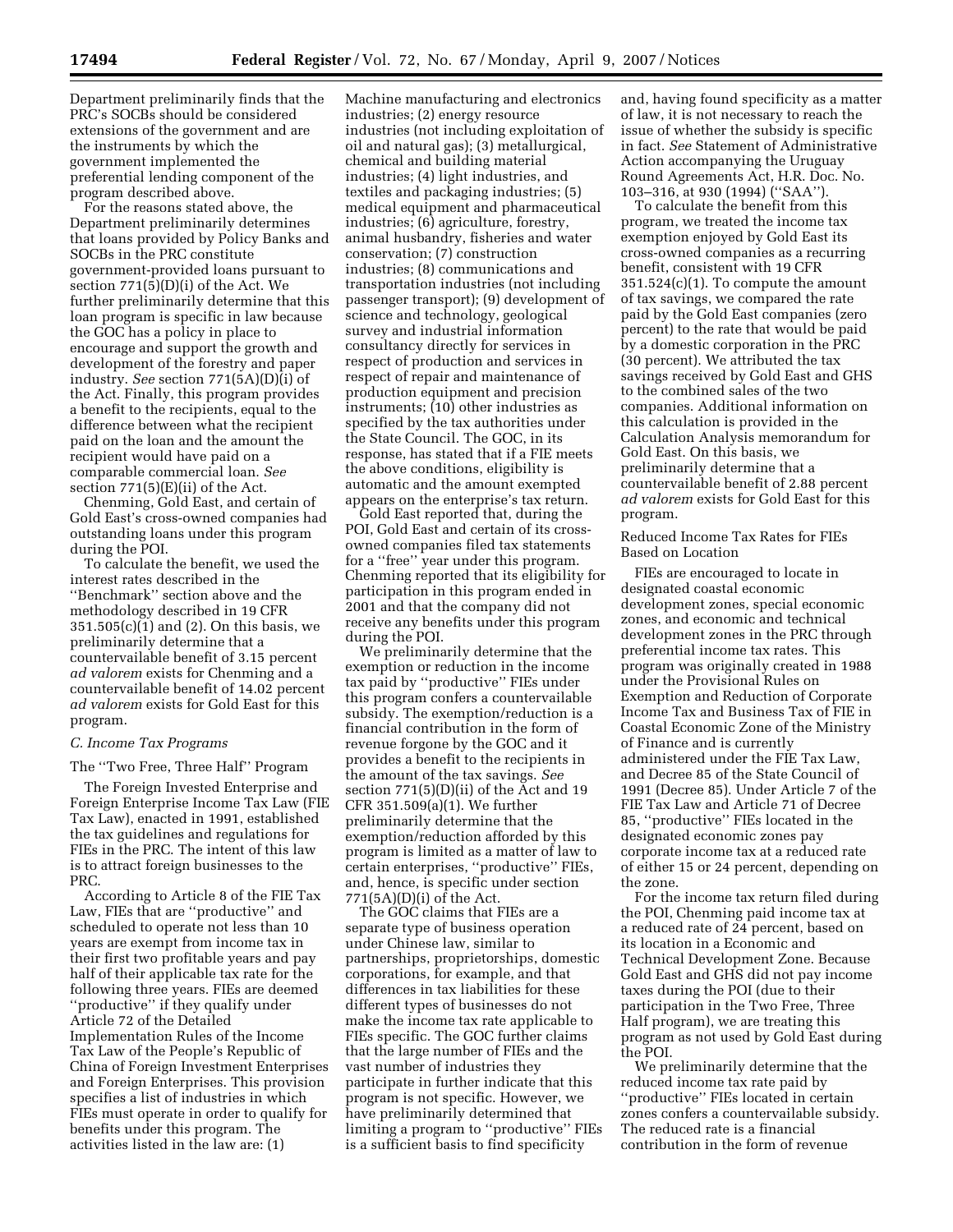forgone by the GOC and it provides a benefit to the recipients in the amount of the tax savings. *See* section 771(5)(D)(ii) of the Act and 19 CFR 351.509(a)(1). We further preliminarily determine that the exemption/reduction afforded by this program is limited to enterprises located in designated geographical regions and, hence, is specific under section 771(5A)(D)(iv) of the Act.

To calculate the benefit, we treated the income tax savings enjoyed by Chenming as a recurring benefit, consistent with 19 CFR 351.524(c)(1), and divided the company's tax savings received during the POI by Chenming's total sales during that period. To compute the amount of tax savings, we compared the rate paid by Chenming (24 percent) to the rate that would be paid by a domestic corporation in the PRC (30 percent). On this basis, we preliminarily determine that a countervailable benefit of 0.34 percent *ad valorem* exists for Chenming for this program.

Local Income Tax Exemption and Reduction Program for ''Productive'' FIEs

Under Article 9 of the FIE Tax Law, the governments of the provinces, the autonomous regions, and the centrally governed municipalities have been delegated the authority to provide exemptions and reductions of local income tax for industries and projects for which foreign investment is encouraged. As such, the local governments establish the eligibility criteria and administer the application process for any local tax reductions or exemptions. Therefore, the requirements and application procedures for this program may vary between jurisdictions.

Chenming, Gold East, and GHS reported receiving local income tax exemptions under this program. Chenming's local tax authority granted the company an exemption because Chenming was an FIE located in a coastal economic zone, specifically, in an Economic and Technical Development Zone.

Gold East references Article 3 of the Regulations for the Local Income Tax Exemption and Reduction of Jiangsu Province for Enterprises with Foreign Investment as the basis for its local tax exemption. Under these provincial regulations, productive FIEs in the Jiangsu Province are exempt from local income taxes during the period in which they use the ''Two Free, Three Half'' program. Because Gold East and GHS participated in the ''Two Free, Three Half'' program during the POI,

they were exempt from the local income tax.

We preliminarily determine that the local tax exemption and reduction program confers a countervailable subsidy. The exemption/reduction is a financial contribution in the form of revenue forgone by the local governments and it provides a benefit to the recipients in the amount of the tax savings. *See* section 771(5)(D)(ii) of the Act and 19 CFR 351.509(a)(1). We further preliminarily determine that the exemption afforded to Chenming by this program is limited to enterprises located in designated geographical regions and, hence, is specific under section 771(5A)(D)(iv) of the Act. In the case of Gold East, we preliminarily determine that the program is limited as a matter of law to certain enterprises, *i.e.*, productive FIEs, and is specific under section 771(5A)(D)(i) of the Act for the reasons explained above.

To calculate the benefit, we treated the income tax savings enjoyed by the companies as a recurring benefit, consistent with 19 CFR 351.524(c)(1). To compute the amount of tax savings, we compared the zero percent rate paid by Chenming, Gold East and GHS to the rate that would otherwise be paid by a domestic corporation in the PRC (3 percent). For Chenming, we divided the income tax savings during the POI by Chenming's total sales. For Gold East, we attributed the tax savings received by Gold East and GHS to the combined sales of the two companies. On this basis, we preliminarily determine that a countervailable benefit of 0.17 percent *ad valorem* exists for Chenming and a countervailable benefit of 0.31 percent *ad valorem* exists for Gold East.

Income Tax Credits on Purchases of Domestically Produced Equipment by FIEs

Provisions in GUOSHUIFA (2000) No. 90, Administrative Measures on Enterprise Income Tax Credits for Purchase of Domestic Equipment by FIEs and Foreign Enterprises, and CAISHUI (2000) No. 49, Circular of the Ministry of Finance and the State Administration of Taxation on Enterprise Income Tax Credits for Purchase of Domestic Equipment by Foreign Invested Enterprises and Foreign Enterprises, permit FIEs to obtain tax credits of up to 40 percent of the purchase value of domestically produced equipment. Specifically, the tax credit is available to FIEs and foreign-owned enterprises whose projects are classified in either the Encouraged or Restricted B categories of the Catalog of Industrial Guidance for Foreign Investment. The credit applies

to any domestically produced equipment so long as the equipment is not listed in the Catalog of Non-Duty-Exemptible Articles of Importation. The program has been in effect since 1999 and its purpose, according to the GOC, is to attract foreign investment.

To receive a tax credit under this program, requesting enterprises must submit an application to the local tax authority within two months of purchasing the equipment. Once approved, the credit can be claimed on the enterprise's income tax return. The amount of the credit is limited to the lesser of 40 percent of the purchase price of the domestically produced equipment or the incremental increase in income taxes owed over the previous year.

Chenming reported receiving tax credits under this program during the POI; Gold East did not.

We preliminarily determine that income tax credits on the purchase of domestically produced equipment by FIEs are countervailable subsidies. The tax credits are a financial contribution in the form of revenue forgone by the local governments and they provide a benefit to the recipients in the amount of the tax savings. *See* section 771(5)(D)(ii) of the Act and 19 CFR 351.509(a)(1). We further preliminarily determine that these tax credits are contingent upon use of domestic over imported goods and, hence, are specific under section 771(5A)(C) of the Act.

To calculate the benefit, we treated the income tax savings enjoyed by Chenming as a recurring benefit, consistent with 19 CFR 351.524(c)(1), and divided the benefit received during the POI by Chenming's sales of CFS during that period. On this basis, we preliminarily determine that a countervailable benefit of 2.98 percent *ad valorem* exists for Chenming for this program.

### *D. VAT and Duty Exemptions*

VAT Rebates on Purchases of Domestically Produced Equipment

As outlined in GUOSHUIFA (1999) No. 171, Trial Administrative Measures on Purchase of Domestic Equipment by Projects with Foreign Investment (1999 VAT Measures), the GOC refunds the VAT on purchases by FIEs of certain domestically produced equipment. Article 3 of the 1999 VAT Measures specifies that this program is limited to FIEs including exclusively foreignowned enterprises. Article 4 of the 1999 VAT Measures defines the type of equipment eligible for the VAT exemption, which includes equipment falling under the Encouraged and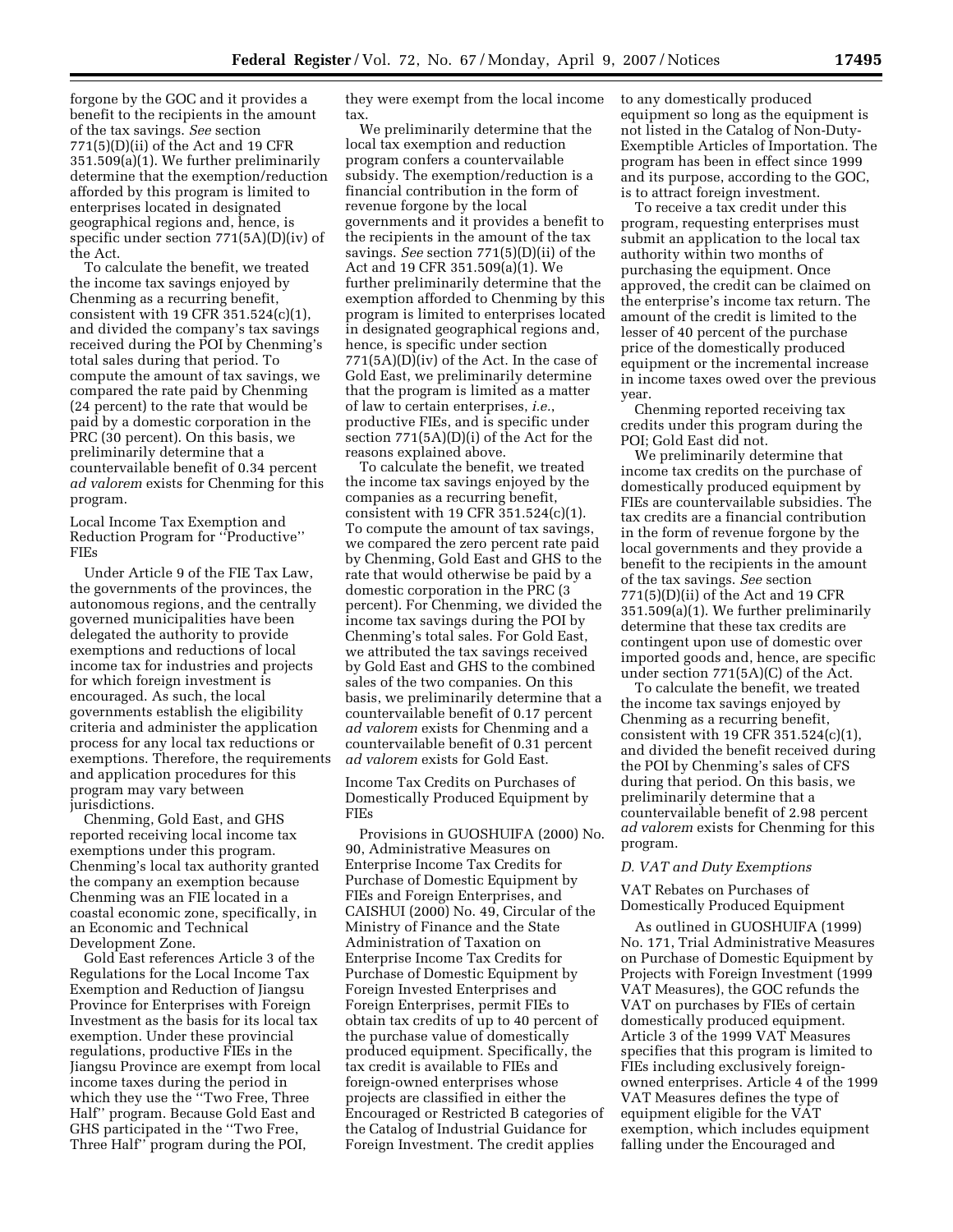Restricted B categories listed in the Notice of the State Council Concerning the Adjustment of Taxation Policies for Imported Equipment (No. 37 (1997)) and equipment for projects listed in the Catalogue of Key Industries, Products and Technologies Encouraged for Development by the State. Based on the GOC's and companies' responses, the receipt of the VAT rebates on domestically produced equipment is granted to FIEs upon presentation of documents showing their FIE status.

Chenming, Gold East, and certain of Gold East's cross-owned companies reported receiving VAT rebates on their purchases of domestically produced equipment during the POI.

We preliminarily determine that the rebate of the VAT paid on purchases of domestically produced equipment by FIEs confers a countervailable subsidy. The rebates are a financial contribution in the form of revenue forgone by the GOC and they provide a benefit to the recipients in the amount of the tax savings. *See* section 771(5)(D)(ii) of the Act and 19 CFR 351.510(a)(1). We further preliminarily determine that the VAT rebates are contingent upon the use of domestic over imported goods and, hence, specific under section 771(5A)(C) of the Act.

To calculate the benefit, we treated the VAT rebates as a recurring benefit, consistent with 19 CFR 351.524(c)(1). For Chenming, we divided the VAT rebates received during the POI by Chenming's sales of CFS in that period. For Gold East, we calculated the benefit in accordance with the attribution rules described in 19 CFR 351.525(b)(6). On this basis, we preliminarily determine that a countervailable benefit of 1.45 percent *ad valorem* exists for Chenming and a countervailable benefit of 0.35 percent *ad valorem* exists for Gold East for this program.

The GOC has claimed that the goal of this program is to equalize the tax burden on the purchase of domestically produced and imported equipment by FIEs. (As explained below, FIEs are also exempt from paying the value added tax on imported equipment.) Thus, the GOC argues, the Department should not find the VAT rebates on domestically produced equipment to be an import substitution subsidy.

Although the VAT rebates are available to FIEs on both domestically produced and imported equipment, the GOC has not demonstrated that both rebates are integrally linked. In accordance with 19 CFR 351.502(c), the Department will consider whether two programs are integrally linked for purposes of making its specificity determination, but the burden lies with

the GOC to claim that the VAT exemptions/rebates are linked and to provide evidence in support of the claim. That burden has not been met. Moreover, as explained above, we are preliminarily determining that FIEs constitute a specific group of enterprises. Consequently, even if we were to treat the VAT rebate and exemption programs as integrally linked, we would still find the benefits to be specific.

VAT and Tariff Exemptions on Imported Equipment

Enacted in 1997, the Circular of the State Council on Adjusting Tax Policies on Imported Equipment (GUOFA No. 37) (Circular No. 37) exempts both FIEs and certain domestic enterprises from the VAT and tariffs on imported equipment used in their production. The objective of the program is to encourage foreign investment and to introduce foreign advanced technology equipment and industry technology upgrades.

Chenming, Gold East and certain of Gold East's cross-owned companies received VAT and duty exemptions under this program due to their status as FIEs. Specifically, the companies are authorized to receive the exemptions based on their FIE status and the list of assets approved by the GOC at the time their FIE status was approved. Domestic enterprises eligible for the VAT and duty exemptions must have government-approved projects that are in line with the current ''Catalog of Key Industries, Products, and Technologies the Development of Which is Encouraged by the State.'' Whether an FIE or domestic enterprise, only equipment that is not listed in the Catalog on Non-Duty Exemptible Article for Importation is eligible for the VAT and duty exemptions. (Different Catalogs are prepared for FIEs and domestic enterprises.) To receive the exemptions, a qualified enterprise only has to show a certificate provided by the National Development and Reform Commission (''NDRC''), or its provincial branch, to the customs officials upon importation of the equipment.

We preliminarily determine that VAT and tariff exemptions on imported equipment confer a countervailable subsidy. The exemptions are a financial contribution in the form of revenue forgone by the GOC and they provide a benefit to the recipients in the amount of the VAT and tariff savings. *See*  section 771(5)(D)(ii) of the Act and 19 CFR 351.510(a)(1).

With regard to specificity, certain domestic enterprises are eligible to receive VAT and tariff exemptions

under this program as well as FIEs. Based on the information provided by the GOC, it does not appear that the addition of these domestic enterprises broadens the reach or variety of users sufficiently to render the program nonspecific. For example, to be eligible, the domestic enterprise must have been involved in an investment project that was ''in line with'' the Current Catalog of Key Industries, Products and Technologies the Development of Which is Encouraged by the State. While this Catalog was reportedly revoked in 2005, the projects still must apparently be approved by the State Council, the NDRC, or an agency to which authority has been delegated (*see*  Certificates for State-Encouraged Foreign-or Domestically-Invested Projects for Domestically-Invested Enterprises FAGAIGUIHUA (2003) 900). Therefore, we preliminarily find the VAT and tariff exemptions to be specific under section  $771(5\text{\AA})(D)(iii)(I)$ . To calculate the benefit, we treated the VAT and tariff exemptions as a recurring benefit, consistent with 19 CFR  $351.524(c)(1)$ . For Chenming, we divided the amount of the VAT and tariff exemptions enjoyed by Chenming during the POI by the company's sales in that period. For Gold East, we calculated the benefit in accordance with the attribution rules described in 19 CFR 351.525(b)(6). On this basis, we preliminarily determine that a countervailable benefit of 0.10 percent ad valorem exists for Chenming and a countervailable benefit of 2.60 percent ad valorem exists for Gold East for this program.

# *E. Domestic VAT Refunds for Companies Located in the Hainan Economic Development Zone*

According to Yangpu local tax regulations, enterprises located in the Economic Development Zone of Hainan may enjoy several tax preferences. These preferences are described in Preferential Policies of Taxation, which includes the eligibility criteria needed to qualify for the preferences. Under ''Preferential Policies Regarding Investment by Manufacturer,'' high-tech or labor intensive enterprises with investment over RMB 3 billion and more than 1000 local employees may be refunded 25 percent of the VAT paid on domestic sales (the percentage of the tax received by the local government) starting in the first year the company has production and sales. The VAT refund can continue for five years.

One of Gold East's cross-owned companies was a qualifying manufacturing enterprise in the Economic Development Zone of Hainan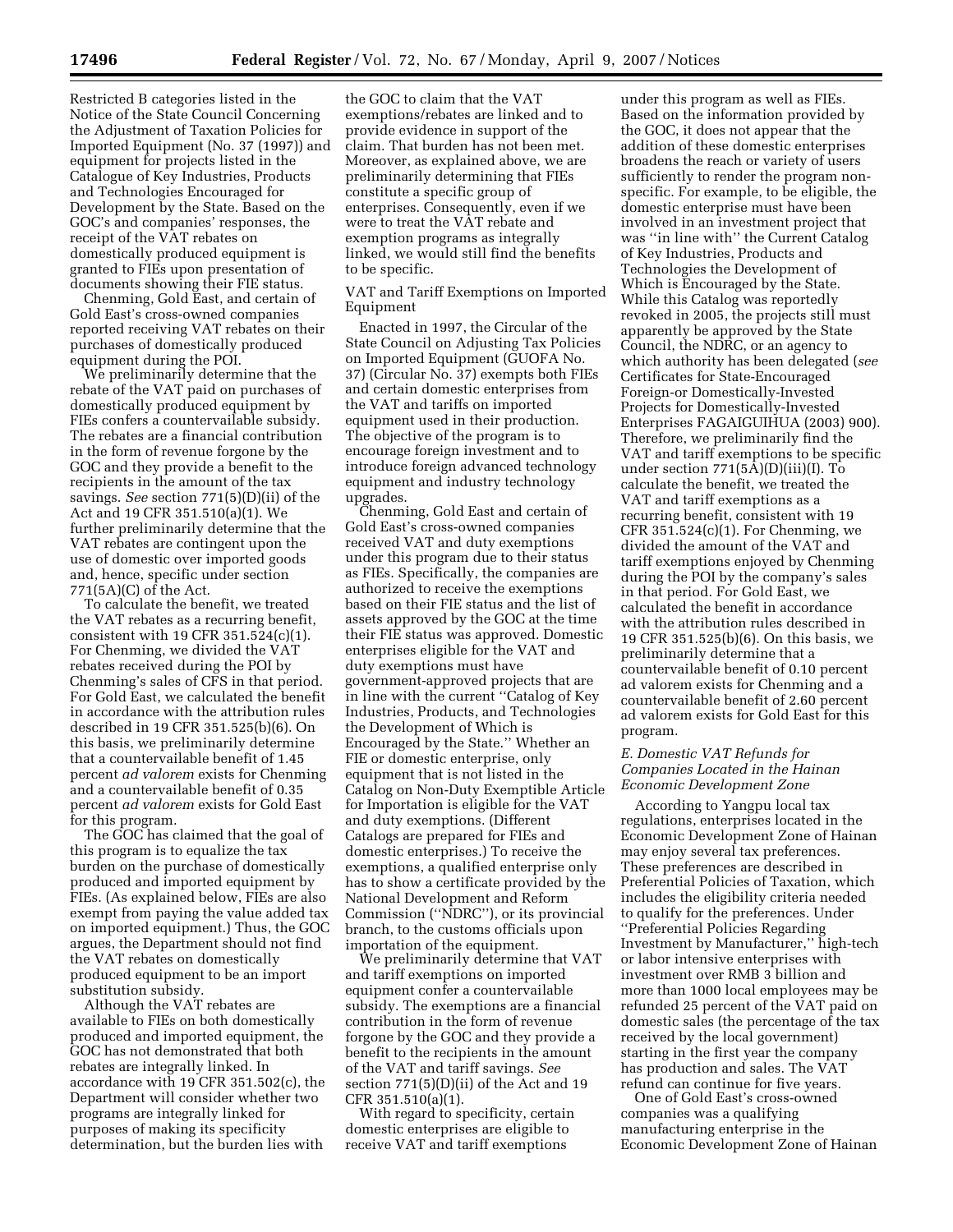and reported that it received the VAT refund in the POI. The cross-owned company further added that becaue the capital and number of employees are registered with the local government, the tax refund is automatically granted.

We preliminarily determine that the domestic VAT refunds confer a countervailable subsidy. The refund is a financial contribution in the form of revenue forgone by the local government and it provides a benefit to the recipient in the amount of the refunded taxes. *See* section 771(5)(D)(ii) of the Act and 19 CFR 351.510(a). In addition to the investment and employee eligibility criteria described above, it appears that recipients must be located in the Economic Development Zone because these enterprises also pay income tax at a regionally-reduced rate. *See* ''Reduced Income Tax Rates for FIEs Based on Location,'' above. Therefore, we preliminarily determine that the program is limited to enterprises located in a designated geographical region and, hence, is specific under section  $771(5A)(D)(iv)$  of the Act.

To calculate the benefit, we treated the VAT refund received by the crossowned company as a recurring benefit, consistent with 19 CFR 351.524(c)(1). We then attributed the benefit to sales of the input and the downstream products. On this basis, we preliminarily determine that a countervailable benefit of 0.19 percent ad valorem exists for Gold East.

### *F. Other Subsidies (Chenming)*

Chenming reported four additional programs in which it participated. These programs may be connected to programs discussed above, but the information on the current record does not allow us to decide that. Chenming cited municipal government circulars relevant to these programs, but neither Chenming nor the GOC provided copies of these documents. However, based on the information submitted by Chenming, we preliminarily determine that these programs constitute countervailable subsidies within the meaning of section 771(5) of the Act.

Due to Chenming's request that the Department treat information about these four programs as business proprietary, we discuss these additional programs in more detail in the Proprietary Analysis Memorandum, at xx. As calculated in the Proprietary Analysis Memorandum, we determine the combined countervailable subsidy for these programs to be 1.45 percent *ad valorem* for Chenming.

# **II. Programs Preliminarily Determined To Be Not Countervailable**

### *A. Debt-to-Equity Swap for APP China*

In 2001, Asia Pulp & Paper (APP) defaulted on nearly \$14 billion of debt. A portion of the debt was owed by one of APP's subsidiaries, APP China. According to petitioner, in 2003, APP China agreed to a debt-to-equity swap in which the Chinese creditors participated. The petitioner alleges that APP China was unequityworthy at the time of the equity infusion and that the transaction was at the discretion of the GOC state-owned banks, as well as being inconsistent with the usual investment practice of private investments.

In response to our original and supplemental questionnaires, the GOC and Gold East have asserted that no GOC banks were involved in a debt-toequity swap with APP or any of its Chinese subsidiaries, including Gold East. Furthermore, Gold East has provided additional proprietary information regarding the above allegation.

Based on record information, we preliminarily determine that GOC stateowned banks were not involved in a debt-to-equity swap with APP China or any of its subsidiaries. Therefore, we do not find this program countervailable. Our analysis is presented in a separate memorandum because of the proprietary nature of the issue. *See* Memorandum to Susan Kuhbach, ''APP Debt-to-Equity Analysis'' (March 29, 2007) (memorandum is on file in Department's CRU).

### **III. Programs Preliminarily Determined To Be Not Used**

### *Clean Production Technology Fund*

The purpose of this program is to provide incentives and rewards (monetary or non-monetary) to encourage enterprises to conduct clean production inspections, with the goal of protecting the environment. The program entered into force in October 2004, and was authorized by Decree No. 16 of the NDRC and the National Administration of Environmental Protection entitled Provisional Measures on Clean Production Inspection (Decree No. 16).

Any payments under this program are made at the local level. Shouguang City, the relevant authority for Chenming, reported that it made no grants under this program during 2004 and 2005. Gold East reported that it received a grant under this program.

Based on our analysis, any potential benefit to Gold East under this program is less than 0.005 percent. Where the countervailable subsidy rate for a program is less than 0.005 percent, the program is not included in the total countervailing duty rate. *See*, *e.g.*, *Final Results of Countervailing Duty Administrative Review: Low Enriched Uranium from France*, 70 FR 39998 (July 12, 2005), and the accompanying Issues and Decision Memorandum, at ''Purchases at Prices that Constitute 'More than Adequate Remuneration' '' (citing *Final Results of Administrative Review: Certain Softwood Lumber Products from Canada*, 69 FR 75917 (December 20, 2004), and the accompanying Issues and Decision Memorandum, at ''Other Programs Determined to Confer Subsidies''). Therefore, we do not plan to pursue this alleged subsidy further in this investigation.

We preliminarily determine that the producers/exporters of CFS did not apply for or receive benefits during the POI under the programs listed below.

A. *Direction Adjustment Tax on Fixed Assets* 

B. *Income Tax Exemption Program for Export-oriented FIEs* 

C. *Corporate Income Tax Refund Program for Reinvestment of FIE Profits in Export-oriented Enterprises* 

D. *Discounted Loans for Export-Oriented Enterprises* 

E. *Exemption from Payment of Staff and Worker Benefits for Export-oriented Enterprises* 

F. *Subsidies to Input Suppliers* 5 1. *Preferential tax policies for FIEs engaged in forestry and established in remote underdeveloped areas.* 

2. *Preferential tax policies for* 

*enterprises engaged in forestry*  3. *Special fund for projects for the* 

*protection of natural forestry*  4. *Compensation fund for forestry* 

*ecological benefits*  For purposes of this preliminary determination, we have relied on the GOC's and respondent companies' responses to preliminarily determine non-use of the programs listed above. During the course of verification, the Department will examine whether these programs were used by respondent companies during the POI.

# *Verification*

In accordance with section 782(i)(1) of the Act, we will verify the information submitted by the respondents prior to making our final determination.

### *Suspension of Liquidation*

In accordance with section 703(d)(1)(A)(i) of the Act, we calculated